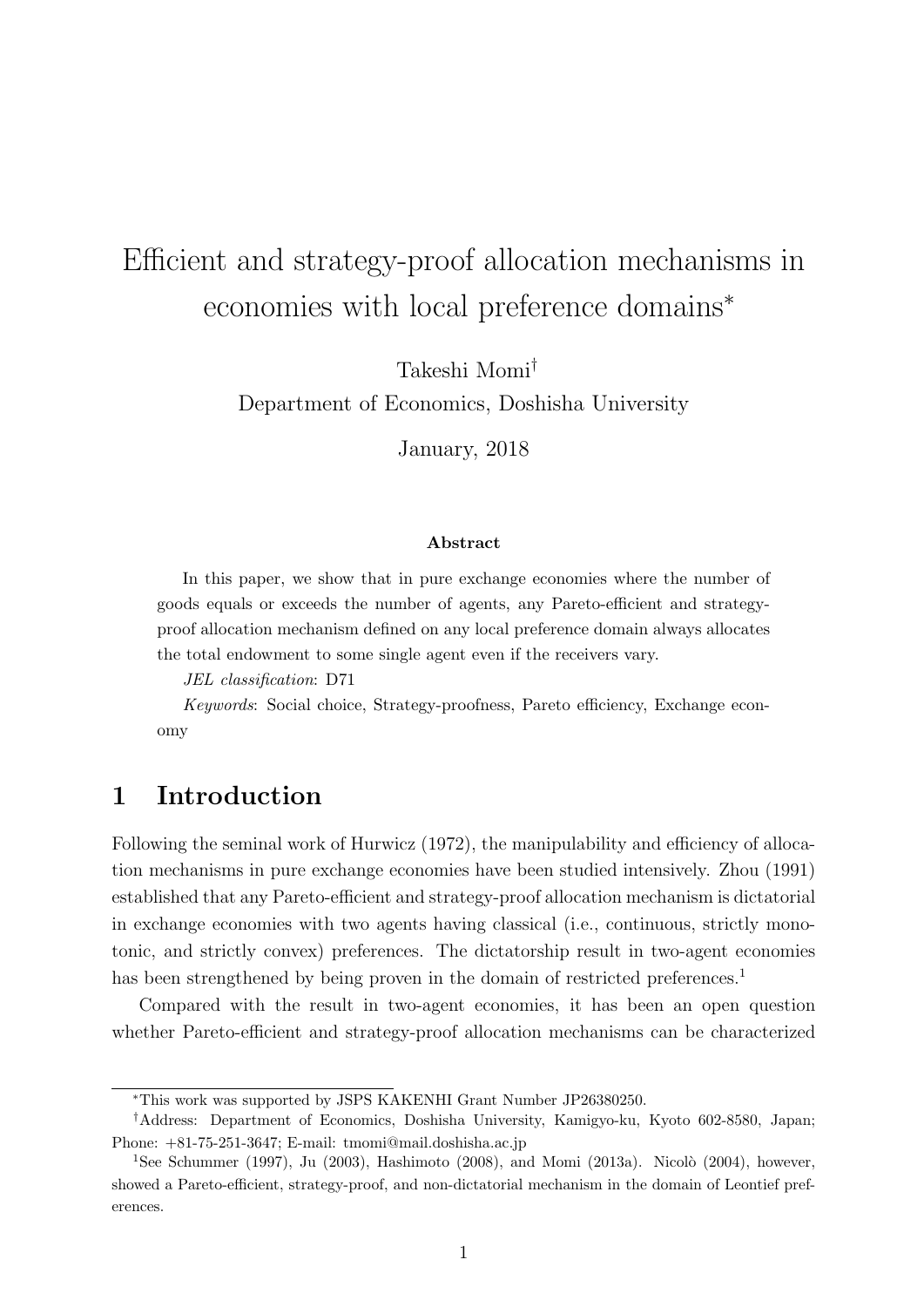in economies with many agents. In many-agent economies, there actually exist Paretoefficient, strategy-proof, and non-dictatorial allocation mechanisms as pointed out by Satterthwaite and Sonnenschein (1981) and Kato and Ohseto (2002). A specific feature shared by all known Pareto-efficient and strategy-proof allocation mechanisms is that some single agent receives all goods even if the receivers vary. Such a mechanism is called alternately dictatorial. The natural question to be asked is whether any Pareto-efficient and strategy-proof allocation mechanism is alternately dictatorial.<sup>2</sup>

Recently, Momi (2013b) proved the alternate dictatorship result in three-agent economies. Momi (2017) then proved the result in economies where the number of goods equals or exceeds the number of agents. It is still an open question whether Pareto-efficient and strategy-proof mechanisms can be characterized without such a condition on the numbers of agents and goods. In this paper, we strengthen the alternate dictatorship result in the economies where the number of goods equals or exceeds the number of agents by proving that the result holds even if the mechanism is defined locally in an arbitrarily small neighborhood of a given preference profile.

The contribution of this paper is twofold. First, the characterization of locally defined mechanisms is interesting in inself. It is a probable sitution for us to have some information about the agents' preferences, whcich allows us to narrow our focus to a local preference set, rather than the whole preference set. As far as we are aware, quite a few studies have considered such a situation. For example, the proofs of many of the studies mentioned above, including studies of two-agent econoies, rely on the results obtained for a specific preference profile where all agents have identical preferences, and therefore the proofs cannot be applied to mechanisms that are only defined locally. Second, we believe the results and techniques in this paper would be a first step toward solving the general question without conditions on the numbers of goods and agents. The difficulty we face in this paper is closely related to what we have to overcome to solve the general question. In the rest of this section, we explain this point more in details.

In this paper, we deal with homothetic preferences. A key element of the proof by Momi (2017) is the independence of preferences in the following sense. An efficient allocation given by a Pareto-efficient mechanism uniquely determines the supporting price, and the supporting price vector uniquely determines the direction of possible consumption of each agent with a homothetic preference, which we call the consumption-direction vector of the agent. If these consumption-direction vectors are independent among agents, then there is a unique way to scale these vectors so that they sum up to the total endowment. That is, a supporting price induced by a Pareto-efficient mechanism determines

<sup>&</sup>lt;sup>2</sup>Some studies have shown the incompatibility of Pareto efficiency and strategy-proofness with allocation restrictions such as individual rationality. See Serizawa (2002), Serizawa and Weymark (2003), and Momi (2013b). Barberà and Jackson (1995) discarded Pareto efficiency and characterized strategy-proof mechanisms satisfying the individual rationality restriction.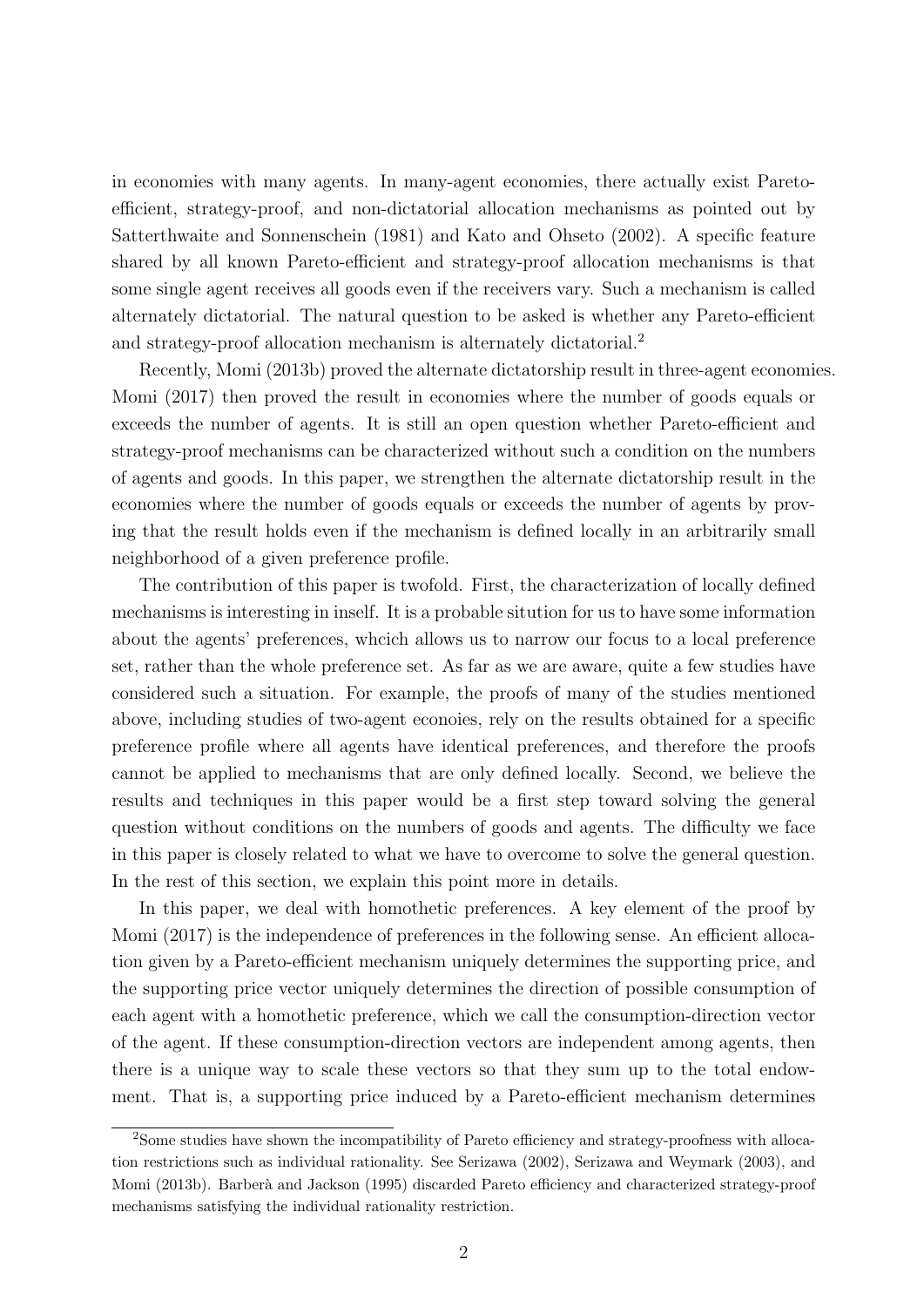the allocation itself when the consumption-direction vectors are independent.

If these consumption-direction vectors are not independent, then there are various ways to scale the vectors to sum up to the total endowment, and hence the allocation is indeterminate. This is the difficulty of the general question, where the number of agents exceeds the number of goods, and hence the independence of the consumption-direction vectors is never expected. Even if the number of goods equals or exceeds the number of agents, whether the independence of the consumption-direction vectors holds for a given preference profile is not obvious at all because the independence depends on not only the preferences but also on the price vector determined by the mechanism. However, as long as we consider the whole preference set, we can tactfully evade this difficulty. As Momi (2017) showed, there exist desirable preferences of agents that ensure independence for any price vectors. In a local preference set, we cannot expect the existence of such desirable preferences. This is the difficulty we face in this paper, and it is similar to that in the general question in the sense that we do not have preferences of agents that ensure the independence of consumption-direction vectors.

The rest of the paper is organized as follows. Section 2 describes the model and results. Section 3 reviews the approach by Momi (2017) and explains the difficulty we face when a mechanism is defined only locally. Section 4 shows some technical results. Section 5 provides the proof of the main result. The Appendix contains proofs of all lemmas and corollaries in Sections 4 and 5.

# **2 Model and results**

We consider an economy with *N* agents, indexed by  $N = \{1, \ldots, N\}$ , where  $N \geq 2$ , and *L* goods, indexed by  $\mathbf{L} = \{1, \ldots, L\}$ , where  $L \geq 2$ . The consumption set for each agent is  $R_+^L$ . A consumption bundle for agent  $i \in \mathbb{N}$  is a vector  $x^i = (x_1^i, \ldots, x_L^i) \in R_+^L$ . The total endowment of goods for the economy is  $\Omega = (\Omega_1, \ldots, \Omega_L) \in R_{++}^L$ . An allocation is a vector  $\mathbf{x} = (x^1, \dots, x^N) \in R_+^{LN}$ . Thus, the set of feasible allocations for the economy with *N* agents and *L* goods is

$$
X = \left\{ \mathbf{x} \in R_+^{LN} : \sum_{i \in \mathbf{N}} x^i \leq \Omega \right\}.
$$

A preference R is a complete, reflexive, and transitive binary relation on  $R_+^L$ . The corresponding strict preference  $P_R$  and indifference  $I_R$  are defined in the usual way. For any x and x' in  $R_+^L$ ,  $xP_Rx'$  implies that  $xRx'$  and not  $x'Rx$ , and  $xI_Rx'$  implies that  $xRx'$ and *x'Rx*. Given a preference *R* and a consumption bundle  $x \in R_+^L$ , the upper contour set of *R* at *x* is  $UC(x; R) = \{x' \in R_+^L : x'Rx\}$ , and the lower contour set of *R* at *x* is  $LC(x; R) = \{x' \in R_+^L : xRx'\}.$  We let  $I(x; R) = \{x' \in R_+^L : x'I_Rx\}$  denote the indifference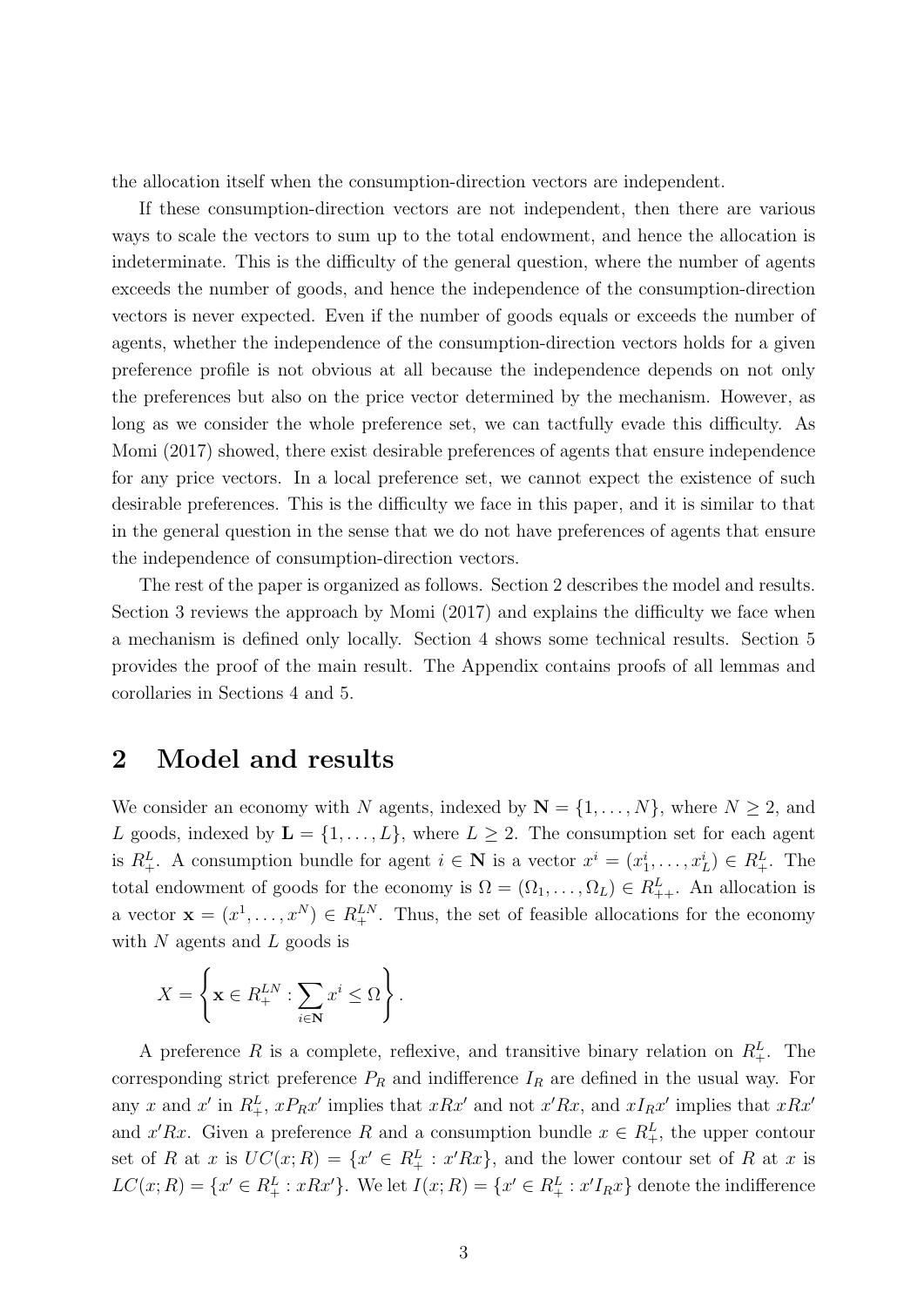set of *R* at *x*, and  $P(x; R) = \{x' \in R_+^L : x'P_Rx\}$  denotes the strictly preferred set of *R* at *x*.

A preference *R* is continuous if  $UC(x; R)$  and  $LC(x; R)$  are both closed for any  $x \in R^L_+$ . A preference *R* is strictly convex on  $R_{++}^L$  if  $UC(x; R)$  is a strictly convex set in  $R^L$  for any  $x \in R_{++}^L$ . A preference R is monotonic if, for any x and  $x'$  in  $R_{+}^L$ ,  $x > x'$  implies that *xRx'*.<sup>3</sup> A preference *R* is strictly monotonic on  $R_{++}^L$  if, for any *x* and *x'* in  $R_{++}^L$ ,  $x > x'$  implies that  $xP_Rx'$ <sup>1</sup>. A preference *R* is homothetic if, for any *x* and  $x'$  in  $R_+^L$  and any  $t > 0$ ,  $xRx'$  implies that  $(tx)R(tx')$ . A preference R is smooth if for any  $x \in R_{++}^L$ , there exists a unique vector  $p \in S_+^{L-1} \equiv \{x \in R_+^L : ||x|| = 1\}$  such that  $p$  is the normal of a supporting hyperplane to  $UC(x; R)$  at x. We call the vector p the gradient vector of *R* at *x*, and write  $p = p(R, x)$ . Note that if *R* is smooth, strictly convex on  $R_{++}^L$ , and strictly monotonic on  $R_{++}^L$ , then the gradient vector is positive in the positive orthant:  $p(R, x) \in S_{++}^{L-1} \equiv \{x \in R_{++}^L : ||x|| = 1\}$  for any  $x \in R_{++}^L$ .

We let  $\mathcal{R}$  denote the set of preferences that are continuous, strictly convex on  $R_{++}^L$ , strictly monotonic on  $R_{++}^L$ , smooth, and homothetic. A preference profile is an *N*-tuple  $\mathbf{R} = (R^1, \ldots, R^N) \in \mathcal{R}^N$ . We write the subprofile obtained by removing  $R^i$  from **R** as  $\mathbf{R}^{-i} = (R^1, \ldots, R^{i-1}, R^{i+1}, \ldots, R^N)$  and write the profile  $(R^1, \ldots, R^{i-1}, \bar{R}^i, R^{i+1}, \ldots, R^N)$ as  $(\bar{R}^i, \mathbf{R}^{-i})$ . We also write  $\mathbf{R}^{-\{i,j\}}$  to denote the subprofile obtained by removing  $R^i$  and  $R^j$  from **R**.

A social choice function  $f: \mathbb{R}^N \to X$  assigns a feasible allocation to each preference profile in  $\mathcal{R}^N$ . For a preference profile  $\mathbf{R} \in \mathcal{R}^N$ , the outcome chosen can be written as  $f(\mathbf{R}) = (f^1(\mathbf{R}), \dots, f^N(\mathbf{R}))$ , where  $f^i(\mathbf{R})$  is the consumption bundle allocated to agent *i* by *f*. We let  $\mathcal{B} \subset \mathcal{R}^N$  be a subset of  $\mathcal{R}^N$ . In this paper, we deal with a case where a social choice function is defined on  $\beta$ , or it satisfies desirable properties only on  $\beta$ .

**Definition 1.** A social choice function  $f : \mathbb{R}^N \to X$  is strategy-proof on  $\mathcal{B} \subset \mathbb{R}^N$  if  $f^i(\mathbf{R})R^if^i(\bar{R}^i,\mathbf{R}^{-i})$  for any  $i \in \mathbf{N}$ , any  $\mathbf{R} \in \mathcal{B}$ , and any  $\bar{R}^i \in \mathcal{R}$  such that  $(\bar{R}^i,\mathbf{R}^{-i}) \in \mathcal{B}$ .

A feasible allocation is Pareto efficient if there is no other feasible allocation that would benefit someone without making anyone else worse off. That is,  $\mathbf{x} \in X$  is Pareto efficient for preference profile **R** if there exists no  $\bar{\mathbf{x}} \in X$  such that  $\bar{x}^i R^i x^i$  for any  $i \in \mathbb{N}$ and  $\bar{x}^j P_{R^j} x^j$  for some  $j \in \mathbb{N}$ . We say that a social choice function is Pareto efficient if it always assigns a Pareto-efficient allocation.

**Definition 2.** A social choice function  $f: \mathbb{R}^N \to X$  is Pareto efficient on  $\mathcal{B} \subset \mathbb{R}^N$  if *f*(**R**) is Pareto efficient for any **R**  $\in \mathcal{B}$ .

<sup>&</sup>lt;sup>3</sup>For vectors x and x' in  $R^L$ ,  $x > x'$  denote that  $x_l \ge x'_l$  for any  $l \in \mathbf{L}$  and  $x \ne x'$ .

<sup>&</sup>lt;sup>4</sup>Therefore, if *R* is continuous, strictly convex on  $R_{++}^L$ , and strictly monotonic on  $R_{++}^L$ , then  $UC(x; R) \subset R_{++}^L$  for any  $x \in R_{++}^L$  and the boundary  $\partial R_{+}^L$  is an indifference set.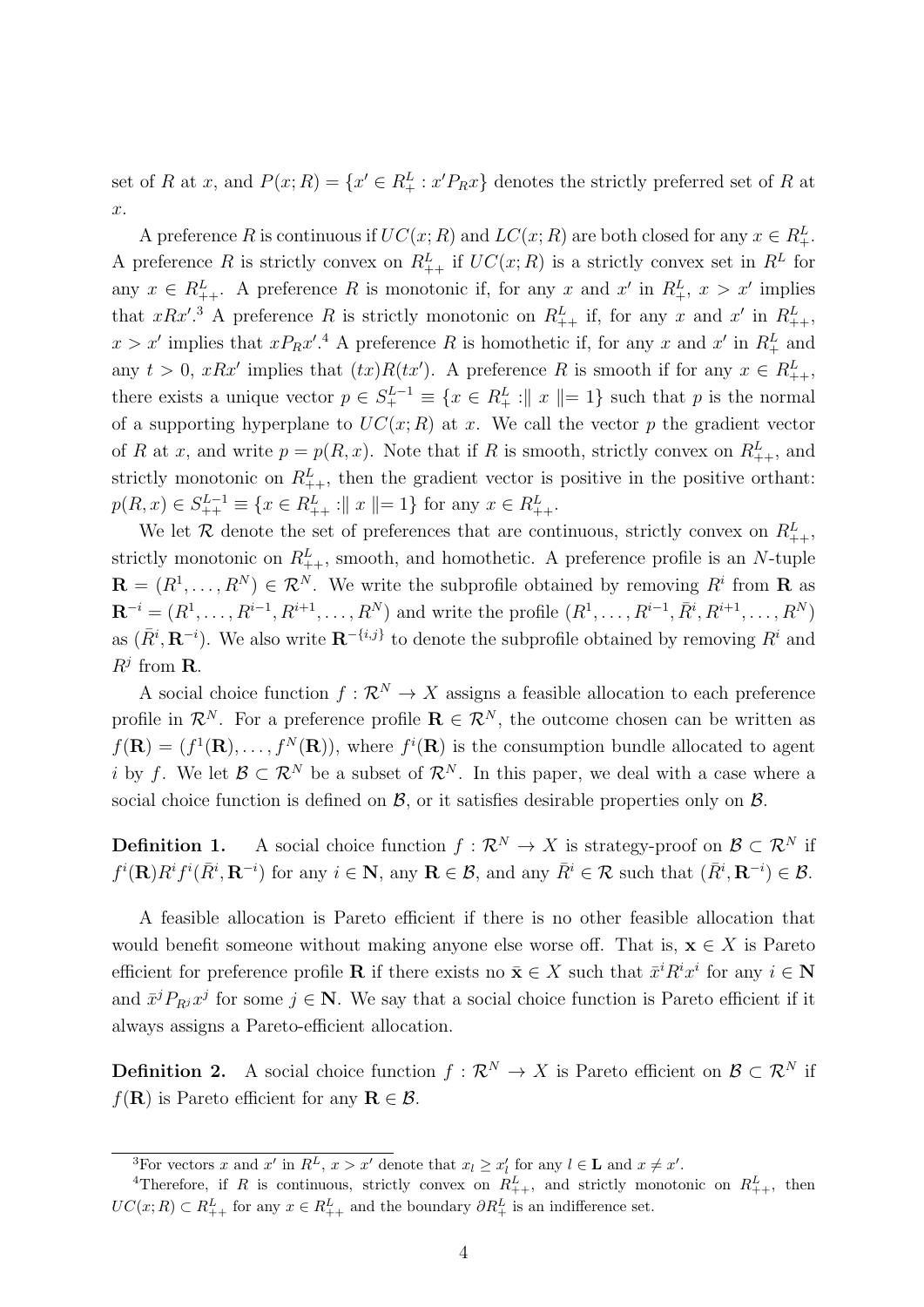We say that a social choice function is dictatorial on  $\mathcal{B} \subset \mathcal{R}^N$  if there exists an agent who is always allocated the total endowment.

**Definition 3.** A social choice function  $f: \mathbb{R}^N \to X$  is dictatorial on  $\mathcal{B}$  if there exists  $i \in \mathbb{N}$  such that  $f^i(\mathbf{R}) = \Omega$  for any  $\mathbf{R} \in \mathcal{B}$ .

We say that a social choice function is alternately dictatorial if it always allocates the total endowment to some single agent. Note that under an alternately dictatorial social choice function, the identity of the receiver of the total endowment may vary depending on preference profiles.

**Definition 4.** A social choice function  $f : \mathbb{R}^N \to X$  is alternately dictatorial on  $\mathcal{B} \subset \mathbb{R}^N$ if, for any  $\mathbf{R} \in \mathcal{B}$ , there exists  $i_{\mathbf{R}} \in \mathbf{N}$  such that  $f^{i_{\mathbf{R}}}(\mathbf{R}) = \Omega$ .

As in previous studies including Serizawa (2002) and Momi (2013b), we introduce the Kannai metric into *R* following Kannai (1970), to discuss the continuity in *R*. For  $x \in R_+^L \setminus 0$ , we let [*x*] denote the ray starting from zero and passing through *x*: [*x*] =  $\{y \in R_+^L : y = tx, t \ge 0\}$ . We define  $\mathbf{1} \equiv (1, \ldots, 1) \in R_+^L$  so that [1] denotes the principal diagonal of  $R_+^L$ . Using these definitions, the Kannai metric  $d(R, R')$  for continuous and monotonic preferences *R* and *R′* is defined as

$$
d(R,R')=\max_{x\in R^L_+}\frac{\parallel I(x;R)\bigcap[1]-I(x;R')\bigcap[1]\parallel}{1+\parallel x\parallel^2},
$$

where  $\|\cdot\|$  denotes the Euclid norm in  $R^L$ . With the Kannai metric,  $\mathcal R$  is a metric space. See Kannai (1970) for details.

In this paper, we write  $B_{\epsilon}(\overline{R}) \subset \mathcal{R}$  to denote the open ball set of preferences in  $\mathcal{R}$ , with center  $\bar{R}$  and radius  $\epsilon > 0$ :  $B_{\epsilon}(\bar{R}) = \{R \in \mathcal{R} : d(R, \bar{R}) < \epsilon\}$ . For a preference profile  $\mathbf{R} = (R^1, \ldots, R^N)$ , we write  $B_{\epsilon}(\mathbf{R})$  to denote the product set of  $B_{\epsilon}(R^i)$ ,  $i = 1, \ldots, N$ :  $B_{\epsilon}(\mathbf{R}) = \Pi_{i=1}^{N} B_{\epsilon}(R^{i}) = B_{\epsilon}(R^{1}) \times \cdots \times B_{\epsilon}(R^{N}).$ 

We often write  $B^i \subset \mathcal{R}$  to denote an open ball set of agent *i*'s preferences without a specified center or radius and  $\mathbf{B} = \prod_{i=1}^{N} B^i$  to denote the product of such open ball sets over agents.

It should not cause confusion that we define various open ball sets in a similar manner. For example, we write  $B_\varepsilon(\bar{p}) \subset S_{++}^{L-1}$  to denote the open ball set of price vectors *p*:  $B_{\varepsilon}(\bar{p}) = \{p \in S_{++}^{L-1} : ||p - \bar{p}|| < \varepsilon\}.$  We write  $B_{\delta}(\bar{y}) \subset R^L$  to denote the open ball set of *L*-dimensional vector *y*:  $B_{\delta}(\bar{y}) = \{y \in R^L : ||y - \bar{y}|| < \delta\}.$ 

This paper's main result is as follows.

**Theorem.** Assume that  $L \geq N$ . If a social choice function  $f : \mathbb{R}^N \to X$  is Pareto efficient and strategy-proof on a product set of open balls  $\mathbf{B} = \prod_{i=1}^{N} B^{i}$ , then *f* is alternately dictatorial on **B**.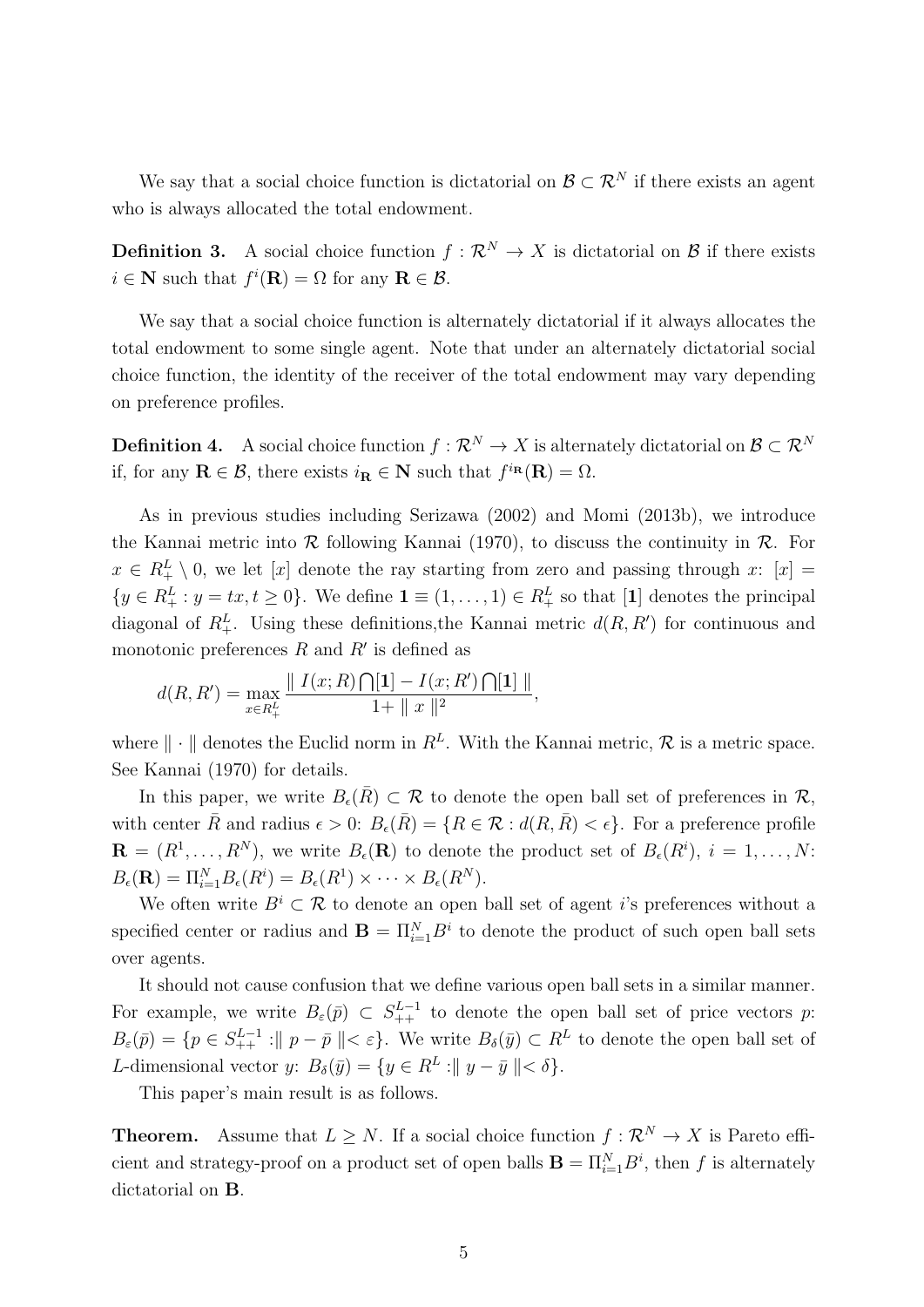#### **3 Preliminary results**

Momi (2017) proved the alternate dictatorship result for a social choice function *f* defined on the whole domain  $\mathcal{R}^N$ : When  $L > N$ , any Pareto-efficient and strategy-proof social choice function  $f: \mathcal{R}^N \to X$  is alternately dictatorial. In this section, referring to this result, we explain the difficulties we face in the case of local preference domains.

We consider a social choice function f that is Pareto efficient and strategy-proof on a product set of open balls  $\mathbf{B} = \prod_{i=1}^{N} B^i$ .

As in Momi (2017), we define the option set as follows. For agent *i*, when the other agents' preferences  $\bar{\mathbf{R}}^{-i} \in \mathbf{B}^{-i} \equiv \Pi_{j \neq i} B^j$  are fixed, we define the option set,  $G^i(\bar{\mathbf{R}}^{-i}) \subset$  $R_+^L$ , as the union of the agent's consumption bundles given by *f* over his preferences in *Bi* :

$$
G^i(\bar{\mathbf{R}}^{-i}) = \bigcup_{R^i \in B^i} f^i(R^i, \bar{\mathbf{R}}^{-i}).
$$

The key feature of the option set is that, because of the strategy-proofness on **B**,  $f^i(R^i, \bar{R}^{-i})$  should be the most preferred consumption bundle in  $G^i(\bar{R}^{-i})$  with respect to  $R^i \in B^i$ .

If *f* is a Pareto-efficient social choice function and *f*(**R**) is a Pareto-efficient allocation, then all agents share the same gradient vector at their consumption, as long as consumption is positive and the gradient vector is well defined. We call this vector the price vector at allocation  $f(\mathbf{R})$  and write  $p(\mathbf{R}, f) \in S_{++}^{L-1}$ .

On the other hand, for a preference  $R \in \mathcal{R}$  and a price vector  $p \in S_{++}^{L-1}$ , we define the consumption-direction vector  $g(R, p) \in S_{++}^{L-1}$  as the normalized consumption vector where the gradient vector of *R* is *p*. Therefore,  $g(R^i, p(\mathbf{R}, f))$  is agent *i*'s consumption-direction vector at the preference profile **R** under *f*. We simply write  $g^{i}(\mathbf{R}, f) = g(R^{i}, p(\mathbf{R}, f)).$ Agent *i*'s consumption  $f^i(\mathbf{R})$  assigned by f should be on the ray  $[g^i(\mathbf{R}, f)]$ , and we can write  $f^i(\mathbf{R}) = || f^i(\mathbf{R}) || g^i(\mathbf{R}, f)$ .

Momi (2017) focused on a preference profile  $\mathbf{\overline{R}} \in \mathbf{B}$  where the consumption-direction vectors are independent. The role of this independence should be clear. As consumption vectors  $f^i(\bar{\mathbf{R}}), i = 1, \ldots, N$ , are on the rays  $[g^i(\mathbf{R}, f)], i = 1, \ldots, N$ , respectively, and they sum to the total endowment  $\Omega$ , the consumption vectors should be determined uniquely if the consumption-direction vectors are independent. Momi (2017) showed that in a neighborhood of  $f^i(\mathbf{\bar{R}})$ , where the consumption-direction vectors are independent at  $\mathbf{\bar{R}}$ , the option set  $G^{i}(\bar{\mathbf{R}}^{-i})$  is the  $L-1$ -dimensional smooth surface of a strictly convex set as drawn in Figure 1 (i).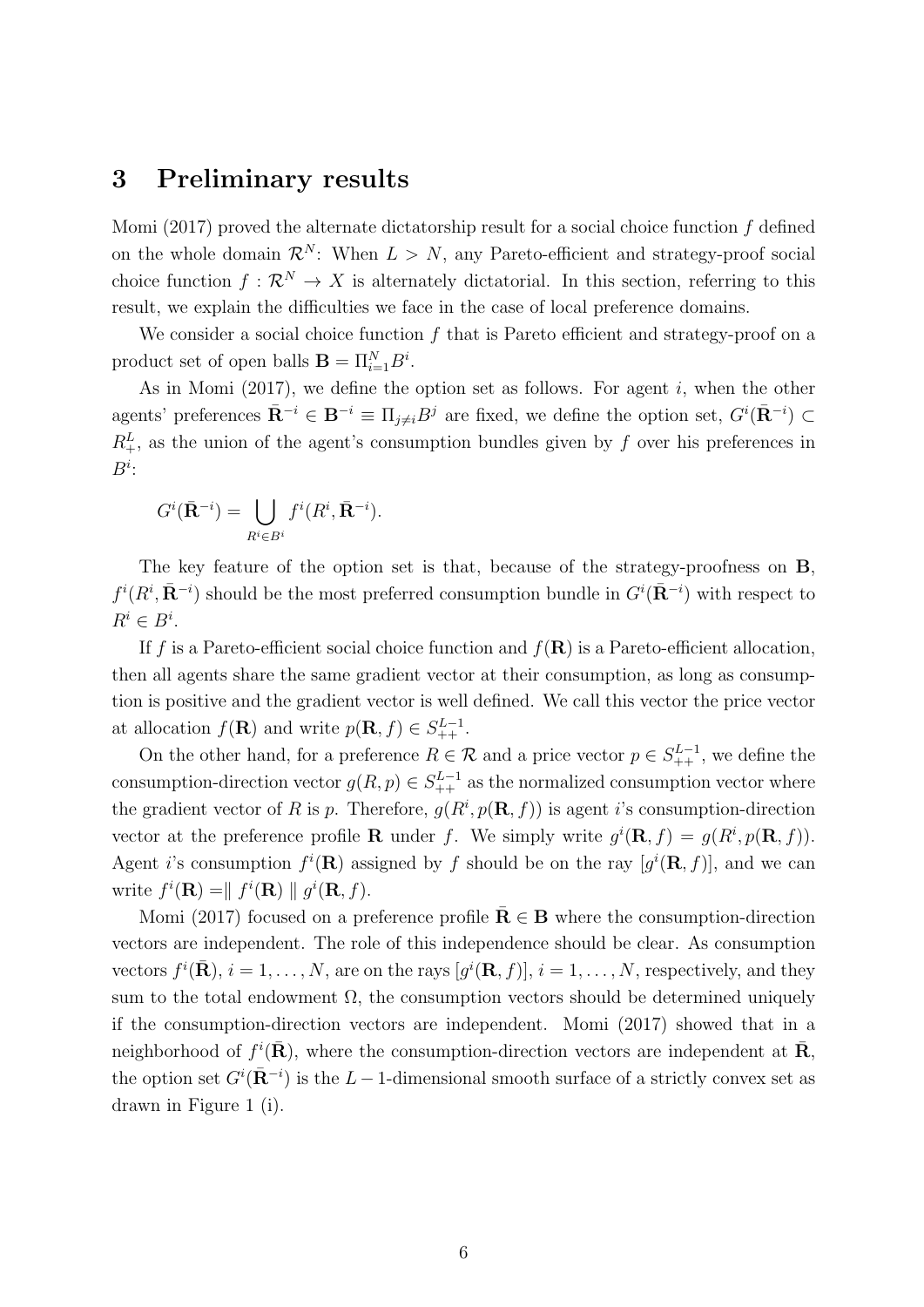

**Figure 1.** The option set

The role of this strict convexity and smoothness is clear. If the option set satisfies such properties,  $f^{i}(R^{i}, \bar{R}^{-i})$ , which is the most preferred consumption bundle in the option set with respect to  $R^i$ , is a continuous function of  $R^i$ . Based on these topological properties of the option set, we can prove the following proposition. See Momi (2017, Proposition 6) for the proof.

**Proposition 1.** Suppose that *f* is a social choice function that is Pareto efficient and strategy-proof on a product set of open balls  $\mathbf{B} = \Pi_{i=1}^N B^i$ . If  $g^i(\mathbf{R}, f)$ ,  $i = 1, \ldots, N$ , are independent at a preference profile  $\bar{\mathbf{R}} = (\bar{R}^1, \ldots, \bar{R}^N) \in \mathbf{B}$ , then  $f^i(\bar{\mathbf{R}}) \in \{0, \Omega\}$  for any *i ∈* **N**.

This proposition ensures the alternate dictatorship at a preference profile where the consumption-direction vectors are independent. If the consumption-direction vectors are independent at a preference profile, independence holds for a preference profile in a neighborhood because of the continuity of *f*, and the alternate dictatorship also holds in the neighborhood. However, it is generally difficult to know whether the independence of the consumption-direction vectors holds for a given preference profile. It depends on not only the preference profile **R** but also the price vector  $p(\mathbf{R}, f)$  determined by the social choice function f, whose behavior we do not know. Without the independence of the consumption directions, the option set might be neither strictly convex nor smooth, hence *f* might not even be a continuous function. Figure 1 (ii) depicts an example of such an option set.

A trick to overcome this difficulty is that there exists a preference profile  $\mathbf{R}^* \in \mathcal{R}^N$  that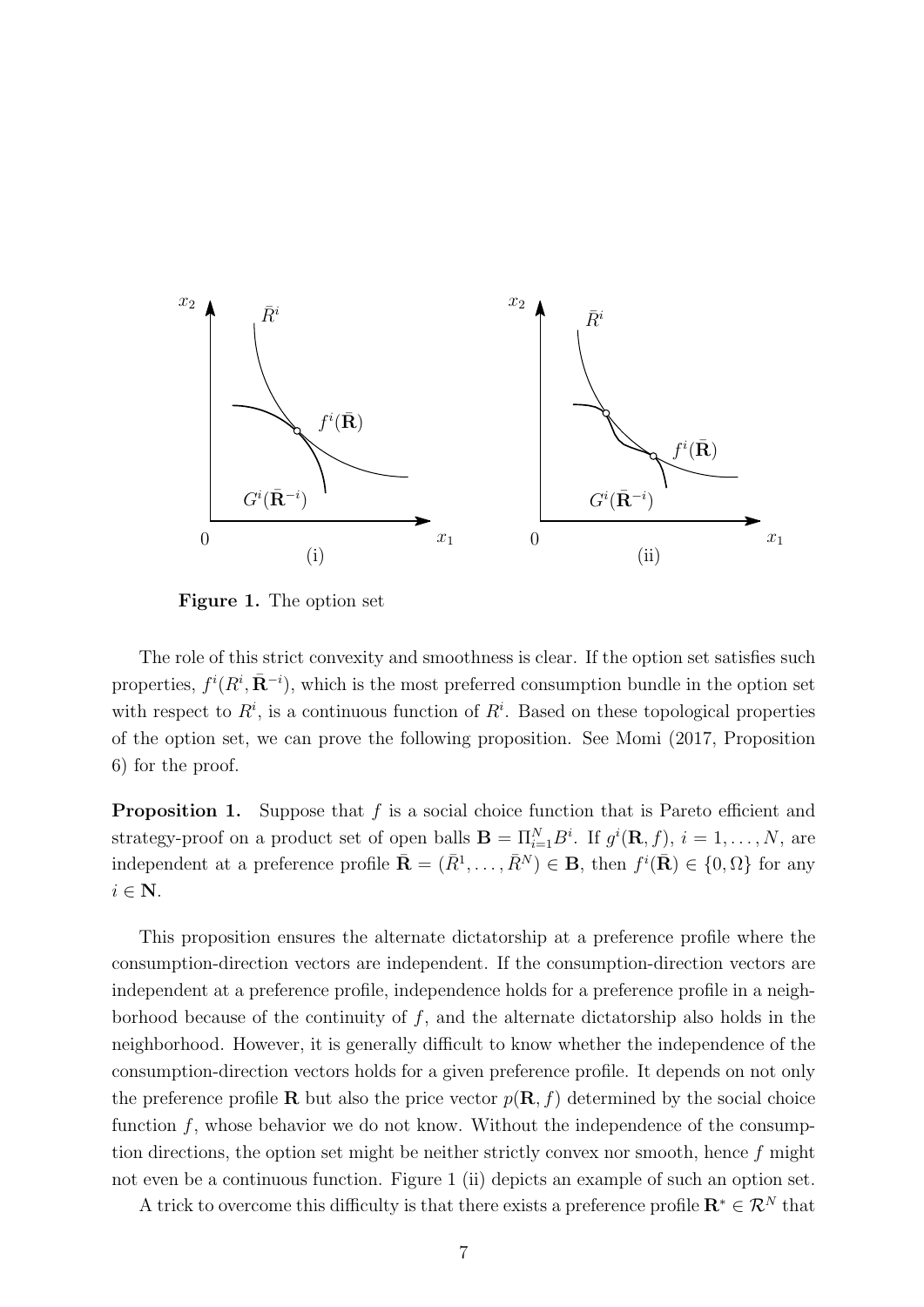ensures the independence of the consumption-direction for any price vector. Momi (2017) constructed such a preference profile **R***<sup>∗</sup>* using Cobb–Douglas utility functions. Then, through preference exchanges between two preference profiles, the alternate dictatorship result at **R***<sup>∗</sup>* is extended to any preferecne profile.

However, in a small local domain **B**, we cannot expect the existence of such a preference profile that ensures the independence of the consumption-direction vectors regardless of the price vectors. This is the difficulty we face in this paper. In an arbitrarily given domain **B**, we have to find a preference profile that satisfies the condition of Proposition 1.

### **4 Technical results**

As mentioned in the previous section, we have to deal with the case where  $g^{i}(\mathbf{R},f)$ ,  $i = 1, \ldots, N$ , are dependent. In the next section, starting from such a preference profile, we construct a preference profile in any neighborhood, where the independence of the consumption-direction vectors holds. In this section, we show some technical results we use for the proof. Through this section, we assume that the social choice function *f* is Pareto efficient and strategy-proof on a product set **B** and we deal with preference profiles in **B**, although we do not mention them in the lemmas. Proofs of all lemmas and corollaries are in Appendix

For a preference  $R \in \mathcal{R}$  and a consumption bundle  $x \in R_+^L$ , a preference  $\overline{R}$  is called a Maskin monotonic transformation (MMT, hereafter) of *R* at *x* if  $\bar{x} \in UC(x; \bar{R})$  and  $\bar{x} \neq x$ implies that  $\bar{x}P_Rx$ . It is well known that if an agent receives x at a preference profile **R**, strategy-proofness implies that this agent receives the same consumption bundle *x* when his preference is subject to an MMT at x. Note that R and R share the same price vector at *x*. As shown in Momi (2013b, Lemma 4), for a preference  $R \in \mathcal{R}$  and a consumption bundle  $x \in R^L_{++}$ , there exists a preference that is an MMT of R at x in any neighborhood of *R*.

As  $f^{i}(R^{i}, \mathbf{R}^{-i})$  is the most preferred consumption bundle in  $G^{i}(\mathbf{R}^{-i})$  with respect to  $R^i \in B^i$ , the upper contour set  $UC(f^i(R^i, \mathbf{R}^{-i}); R^i)$  intersects with the option set  $G^{i}(\mathbf{R}^{-i})$  at  $f^{i}(R^{i}, \mathbf{R}^{-i})$ . As mentioned in the previous section, this might not be a unique intersection, and then  $f^{i}(R^{i}, \mathbf{R}^{-i})$  might not be a continuous function of  $R^{i}$ . We define  $F(R^i; G^i(\mathbf{R}^{-i}))$  as the intersection between the upper contour set of  $R^i$  at  $f^i(R^i, \mathbf{R}^{-i})$ and the option set:  $F(R^i; G^i(\mathbf{R}^{-i})) = UC(f^i(R^i, \mathbf{R}^{-i}); R^i) \bigcap G^i(\mathbf{R}^{-i}).$  It is clear from the definition that  $f^i(R^i, \mathbf{R}^{-i}) \in F(R^i; G^i(\mathbf{R}^{-i}))$  and  $F(R^i; G^i(\bar{\mathbf{R}}^{-i})) \subset I(f^i(R^i, \mathbf{R}^{-i}); R^i)$ .

The next lemma insists that if  $R^{i'}$  is close to  $R^i$ , then any element of  $F(R^{i'}; G^{i}(\mathbf{R}^{-i}))$ is close to  $F(R^i; G^i(\mathbf{R}^{-i}))$ . For a set  $A \subset R^L$ , we let  $B_\delta(A)$  denote the union of open balls with radius  $\delta$  and center  $x \in A$ :  $B_{\delta}(A) = \bigcup_{x \in A} B_{\delta}(x)$ .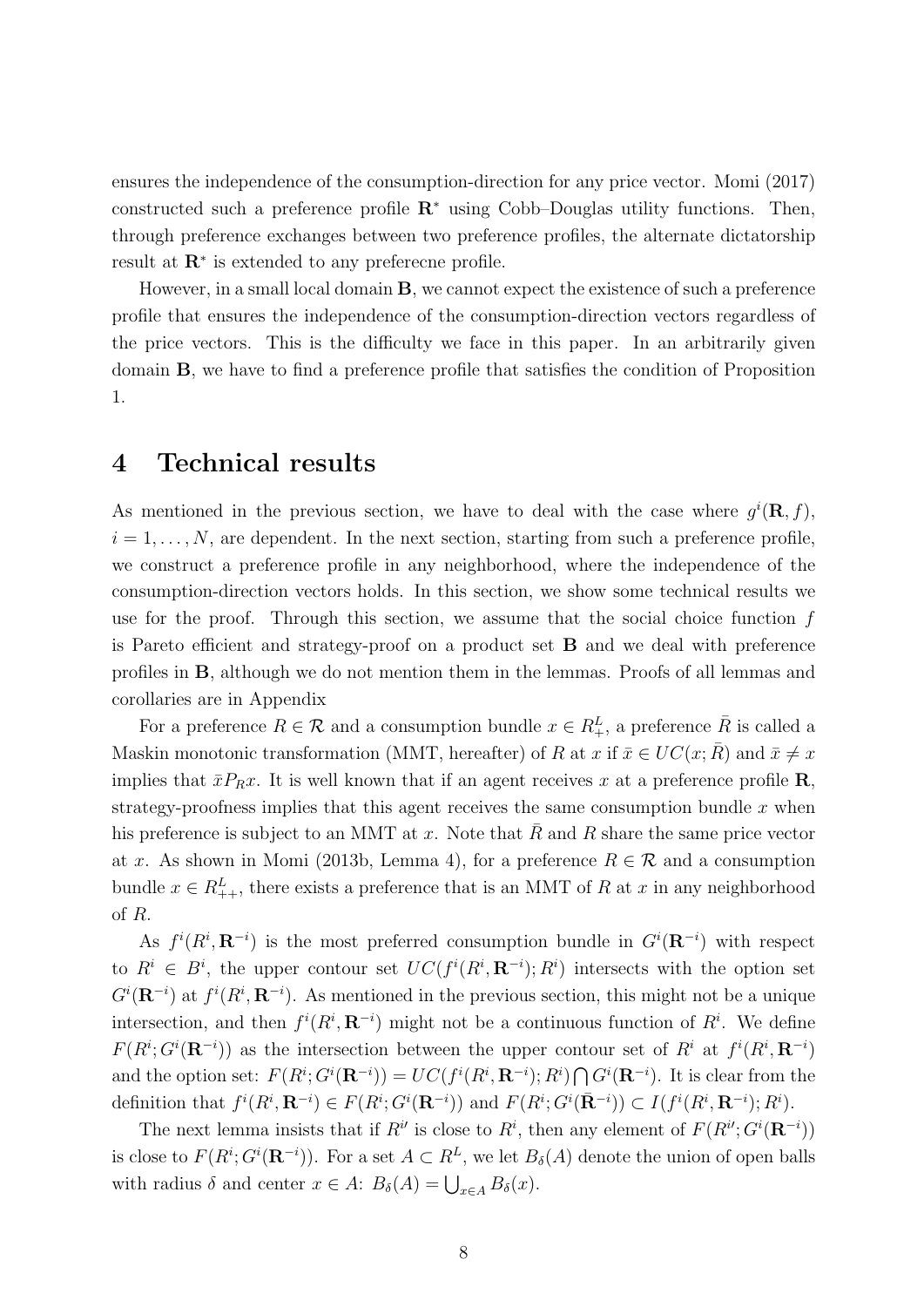**Lemma 1.** For any  $\delta > 0$ , there exists  $\epsilon > 0$  such that if  $R^i \in B_{\epsilon}(R^i)$ , then  $F(R^{i'}; G^{i}(\mathbf{R}^{-i})) \subset$  $B_{\delta}(F(R^i; G^i(\mathbf{R}^{-i}))).$ 

If the consumption  $f^{i}(R^{i}, \mathbf{R}^{-i})$  is the unique intersection between the upper contour set and the option set, that is, if  $f^{i}(R^{i}, \mathbf{R}^{-i}) = F(R^{i}; G^{i}(\mathbf{R}^{-i}))$ , then as  $R^{i}$  converges to  $R^i$ ,  $F^i(R^{i}, G^i(\mathbf{R}^{-i}))$  converges to  $f^i(R^i, \mathbf{R}^{-i})$  as in Lemma 1, and then the consumption  $f^i(R^{i}, \mathbf{R}^{-i})$ , which is in  $F^i(R^{i}, G^i(\mathbf{R}^{-i}))$ , also converges to  $f^i(R^i, \mathbf{R}^{-i})$ , and hence the social choice function  $f^i(\cdot, \mathbf{R}^{-i})$  is continuous at  $R^i$ .

We write  $p(R^i; G^i(\mathbf{R}^{-i}))$  to denote the set of gradient vectors at consumption bundles in  $F(R^i; G^i(\mathbf{R}^{-i}))$ :  $p(R^i; G^i(\mathbf{R}^{-i})) = \{p(R^i, x) \in S_{++}^{L-1} : x \in F(R^i; G^i(\mathbf{R}^{-i}))\}$ . It is clear from the definition that  $p((R^i, \mathbf{R}^{-i}), f) = p(R^i, f^i(R^i, \mathbf{R}^{-i})) \in p(R^i; G^i(\mathbf{R}^{-i})).$ 

When  $\hat{R}^i$  is an MMT of  $R^i$  at  $f^i(R^i, \mathbf{R}^{-i})$ , we have  $f^i(R^i, \mathbf{R}^{-i}) = f^i(\hat{R}^i, \mathbf{R}^{-i}) =$  $F(R^i, G^i(\mathbf{R}^{-i}))$ . Therefore,  $F(R^{i}, G^i(\mathbf{R}^{-i}))$  is in a neighborhood of  $f^i(R^i, \mathbf{R}^{-i})$  and  $p(R^{i}, G^{i}(\mathbf{R}^{-i}))$  is in a neighborhood of  $p((R^{i}, \mathbf{R}^{-i}), f)$  when  $R^{i'}$  is close to  $\hat{R}^{i}$ . The next lemma considers the case where the other agents' preferences change.

**Lemma 2.** Suppose that  $\hat{R}^i$  is an MMT of  $R^i$  at  $\bar{x}^i$  and the gradient vector at  $\bar{x}^i$  is  $\bar{p}$ . For any  $\varepsilon' > 0$ , there exists  $\phi' > 0$  such that if  $f^i(R^i, \mathbf{R}^{-i}) \neq 0$  and  $p((R^i, \mathbf{R}^{-i}), f) \in B_{\phi'}(\bar{p}),$ then  $p(\hat{R}^i; G^i(\mathbf{R}^{-i})) \subset B_{\varepsilon'}(\bar{p}).$ 

Lemma 2 insists that if  $\hat{R}^i$  is an MMT of  $R^i$  at  $\bar{x}^i$  with price vector  $\bar{p}$ , and  $p((R^i, \mathbf{R}^{-i}), f)$ is sufficiently close to  $\bar{p}$ , then  $p(\hat{R}^i; G^i(\mathbf{R}^{-i}))$  is close to  $\bar{p}$ , and hence  $p((\hat{R}^i, \mathbf{R}^{-i}), f)$  is also close to  $\bar{p}$ . In other words, it insists that if  $f^{i}(R^{i}, \mathbf{R}^{-i})$  is sufficiently close to the ray  $[\bar{x}^{i}]$ , then  $F(\hat{R}$ <sup>*i*</sup>;  $G$ <sup>*i*</sup>( $\mathbb{R}$ <sup>*-i*</sup>)), the intersection beteen the upper contour set of  $\hat{R}$ <sup>*i*</sup> and the option set, is close to  $[\bar{x}^i]$ , and hence  $f^i(\hat{R}^i, \mathbf{R}^{-i})$  is also close to  $[\bar{x}^i]$ .

The next lemma insists that if the consumption-direction vectors are independent among some agents, then the independence holds after slight changes of their preferences and the price vector. Furthermore, if they share the total endowments among them, then the positive consumption receivers are still such receivers after the changes.

**Lemma 3** Suppose that  $g^{i}$ ( $\bar{\mathbf{R}}$ ,  $f$ ),  $i = 1, ..., K$ , where  $K < N$ , are independent at  $\bar{\mathbf{R}} = (\bar{R}^1, \dots, \bar{R}^N)$ . There exist scalars  $\bar{\epsilon} > 0$  and  $\bar{\epsilon} > 0$  satisfying the following properties.

(1)  $g^i(R^i, p)$ ,  $i = 1, ..., K$ , are independent for any  $R^i \in B_{\bar{\epsilon}}(\bar{R}^i)$  and  $p \in B_{\bar{\epsilon}}(p(\bar{\mathbf{R}}, f))$ .

(2) Let  $\mathbf{R} = (R^1, \ldots, R^N)$  be another preference profile. If  $f^j(\mathbf{R}) = f^j(\mathbf{R}) = 0$  for  $j \geq K+1$ ,  $p(\mathbf{R}, f) \in B_{\bar{\varepsilon}}(p(\bar{\mathbf{R}}, f))$ , and  $R^i \in B_{\bar{\varepsilon}}(\bar{R}^i)$ ,  $i = 1, \ldots, K$ , then  $f^i(\bar{\mathbf{R}}) > 0$  implies  $f^{i}(\mathbf{R}) > 0$ , for any  $i = 1, ..., K$ .

In the proof of the theorem, we change the agents' preferences slightly and increase the number of agents whose consumption-direction vectors are independent. In the process, we change the preferences of an agent who receives positive consumption. When agent *i*'s consumption is positive, we exchange the agent's preference  $R<sup>i</sup>$  with a preference in a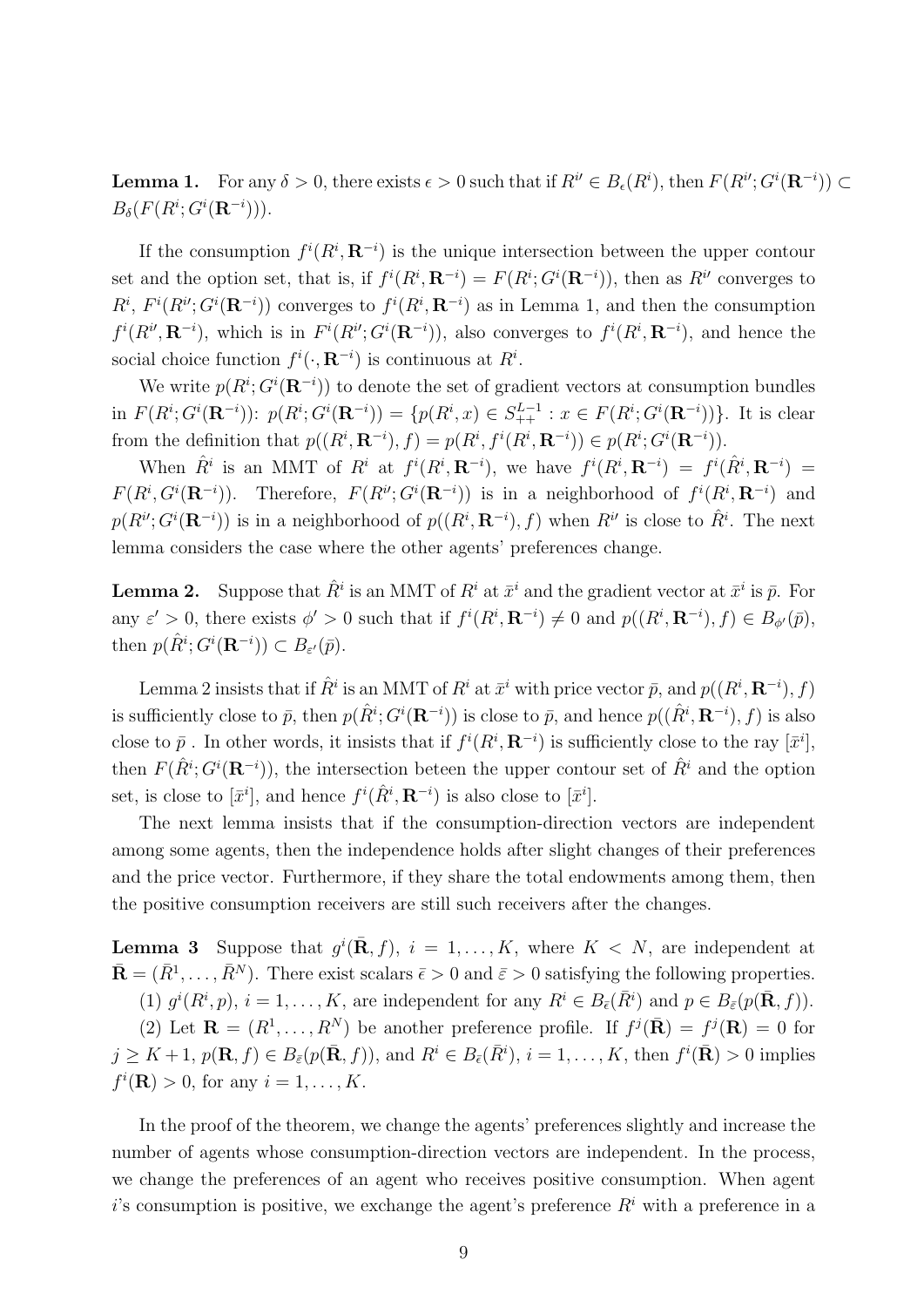neighborhood of an MMT of  $R^i$  at the consumption. Then, the price changes only slightly as shown in Lemma 1. However, if we change the preferences of an agent who receives zero consumption, any allocation is possible without violating the strategy-proofness.

The next lemma shows that if the consumption-direction vectors are independent among some agents who are assigned positive consumption, then we can change their preferences slightly such that another agent receives positive consumption and the price vector is sufficiently close to the original price vector.

**Lemma 4.** Suppose that  $g^{i}(\bar{\mathbf{R}}, f)$ ,  $i = 1, ..., K$ , where  $K < N$ , are independent and  $f^{i}(\bar{\mathbf{R}}) \neq 0$  for any  $i = 1, ..., K$ , at  $\bar{\mathbf{R}} = (\bar{R}^{1}, ..., \bar{R}^{N})$ . For any  $\epsilon >$  and  $\varepsilon > 0$ , there exist  $(\tilde{R}^1, \ldots, \tilde{R}^K) \in B_{\epsilon}(\bar{R}^1) \times \cdots \times B_{\epsilon}(\bar{R}^K)$  and  $j \geq K+1$  such that  $p((\tilde{R}^1, \ldots, \tilde{R}^K, \bar{R}^{K+1}, \ldots, \bar{R}^N), f) \in$  $B_{\varepsilon}(p(\bar{\mathbf{R}},f))$  and  $f^{j}(\tilde{R}^{1}, \ldots, \tilde{R}^{K}, \bar{R}^{K+1}, \ldots, \bar{R}^{N}) \notin \{0, \Omega\}.$ 

The next corollary is an immediate consequence of Lemma 4.

**Corollary 1.** Suppose that  $g^{i}$ ( $\bar{\mathbf{R}}$ ,  $f$ ),  $i = 1, ..., K$ , where  $K < N$ , are independent and  $f^{i}(\bar{\mathbf{R}}) \neq 0$  for any  $i = 1, ..., K$  at  $\bar{\mathbf{R}} = (\bar{R}^{1}, ..., \bar{R}^{N})$ . There exists  $j \geq K + 1$ such that for any  $\epsilon >$  and  $\varepsilon > 0$ , some  $(\tilde{R}^1, \ldots, \tilde{R}^K) \in B_{\epsilon}(\bar{R}^1) \times \cdots \times B_{\epsilon}(\bar{R}^K)$  satisfies  $p((\tilde{R}^1, \ldots, \tilde{R}^K, \bar{R}^{K+1}, \ldots, \bar{R}^N), f) \in B_{\varepsilon}(p(\bar{\mathbf{R}}, f))$  and  $f^j(\tilde{R}^1, \ldots, \tilde{R}^K, \bar{R}^{K+1}, \ldots, \bar{R}^N) \notin$ *{*0*,* Ω*}*.

The next lemma relaxes the condition of Lemma 4. If the consumption-direction vectors are independent among some agents and one of them is assigned positive consumption, then we can find a slight change in their preferences such that another agent receives positive consumption and the price vector is sufficiently close to the original price vector.

**Lemma 5.** Suppose that  $g^{i}$ ( $\bar{\mathbf{R}}$ ,  $f$ ),  $i = 1, ..., K$ , where  $K < N$ , are independent and  $f^{i}(\bar{\mathbf{R}}) \neq 0$  for some  $i \leq K$ , at  $\bar{\mathbf{R}} = (\bar{R}^{1}, \ldots, \bar{R}^{N})$ . For any  $\epsilon >$  and  $\varepsilon > 0$ , there exists  $(\tilde{R}^1, \ldots, \tilde{R}^K) \in B_{\epsilon}(\bar{R}^1) \times \cdots \times B_{\epsilon}(\bar{R}^K)$  and  $j \geq K+1$  such that  $p((\tilde{R}^1, \ldots, \tilde{R}^K, \bar{R}^{K+1}, \ldots, \bar{R}^N), f) \in$  $B_{\varepsilon}(p(\bar{\mathbf{R}},f))$  and  $f^{j}(\tilde{R}^{1}, \ldots, \tilde{R}^{K}, \bar{R}^{K+1}, \ldots, \bar{R}^{N}) \notin \{0, \Omega\}.$ 

Finally, the next corollary is to Lemma 5 as Corollary 1 is to Lemma 4.

**Corollary 2.** Suppose that  $g^{i}$ ( $\bar{\mathbf{R}}$ ,  $f$ ),  $i = 1, ..., K$ , where  $K < N$ , are independent and  $f^{i}(\bar{\mathbf{R}}) \neq 0$  for some  $i \leq K$  at  $\bar{\mathbf{R}} = (\bar{R}^{1}, \ldots, \bar{R}^{N})$ . There exists  $j \geq K + 1$ such that for any  $\epsilon >$  and  $\varepsilon > 0$ , some  $(\tilde{R}^1, \ldots, \tilde{R}^K) \in B_{\epsilon}(\bar{R}^1) \times \cdots \times B_{\epsilon}(\bar{R}^K)$  satisfies  $p((\tilde{R}^1, \ldots, \tilde{R}^K, \bar{R}^{K+1}, \ldots, \bar{R}^N), f) \in B_{\varepsilon}(p(\bar{\mathbf{R}}, f))$  and  $f^j(\tilde{R}^1, \ldots, \tilde{R}^K, \bar{R}^{K+1}, \ldots, \bar{R}^N) \notin$ *{*0*,* Ω*}*.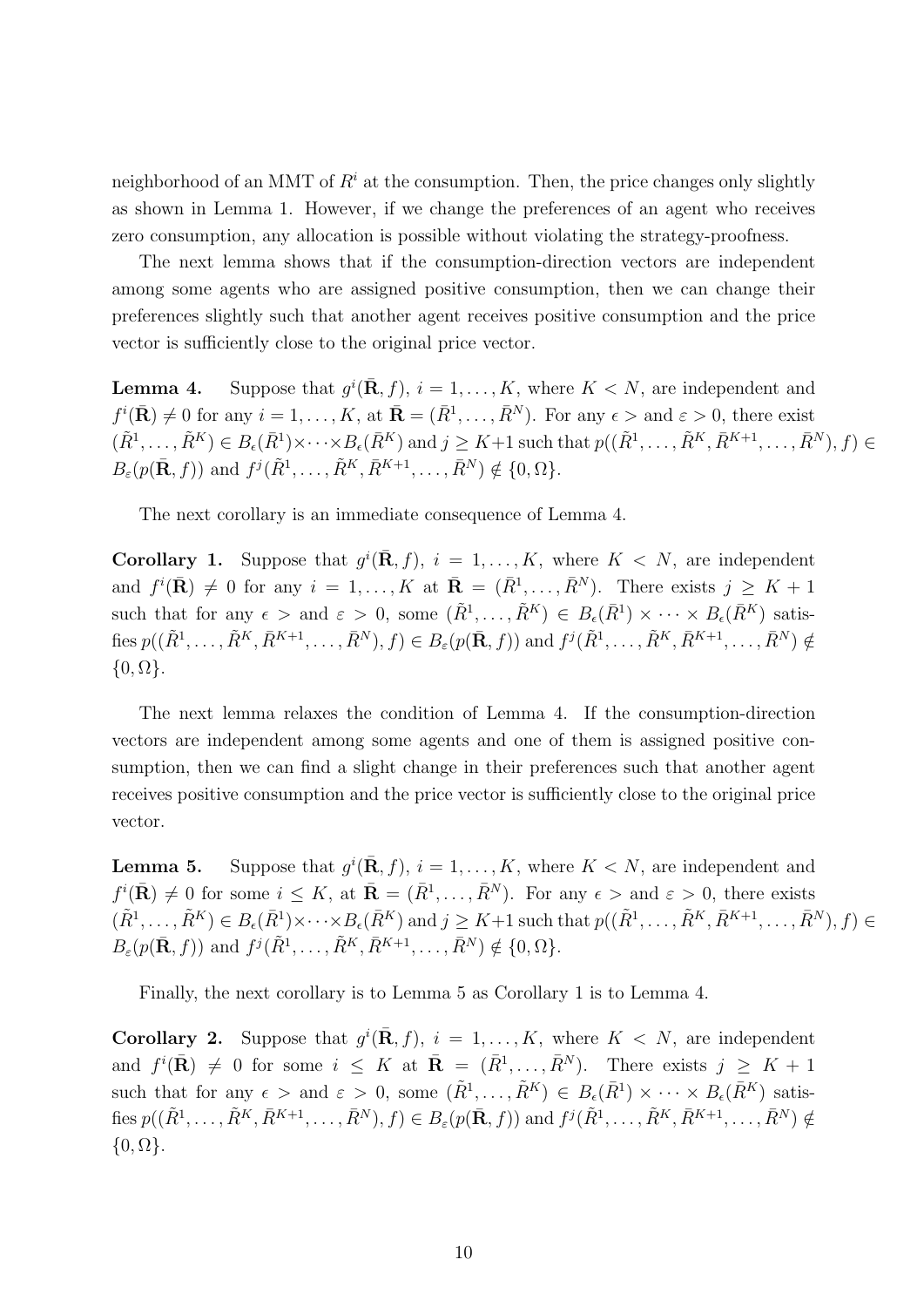#### **5 Proof of the theorem**

We first explain how we use CES utility functions to achieve the independence of the consumption-direction vectors and then prove the theorem. All proofs of the lemmas are in Apendix.

Assume that a preference profile  $(\bar{R}^1, \ldots, \bar{R}^N)$  and a price vector  $\bar{p}$  are given. We write  $\bar{g}^i = g(\bar{R}^i, \bar{p})$  to denote agent *i*'s consumption-direction vector for the price  $\bar{p}$  and the preference  $\bar{R}^i$ .

With parameters  $\rho < 1$  and  $\alpha = (\alpha_1, \dots, \alpha_L) \in S_{++}^L$ , we let  $U_{\alpha,\rho}: R_{+}^L \to R$  denote the CES utility function defined as

$$
U_{\alpha,\rho}(x_1,\ldots,x_L) = (\alpha_1(x_1)^{\rho} + \cdots + \alpha_L(x_L)^{\rho})^{1/\rho}
$$
\n(1)

It is straightforward to obtain

$$
\frac{\partial U_{\alpha,\rho}}{\partial x}(x) \parallel (\alpha_1(x_1)^{\rho-1},\ldots,\alpha_L(x_L)^{\rho-1})
$$

where *y*  $\parallel$  *z* denote that vector  $y \in R^L$  is parallel to vector  $z \in R^L$ . We set  $\alpha^i$  as the parameter such that the gradient vector of  $U_{\alpha^i,\rho}$  at  $\bar{g}^i$  is parallel to  $\bar{p}^{\,5}$ 

$$
\frac{\partial U_{\alpha^i,\rho}}{\partial x}(\bar{g}^i) \parallel \bar{p},\tag{2}
$$

that is,  $\alpha^i$  is parallel to  $(\frac{\bar{p}_1}{(\bar{g}_1^i)^{\rho-1}}, \ldots, \frac{\bar{p}_L}{(\bar{g}_L^i)^{\rho}})$  $\frac{p_L}{(\bar{g}_L^i)^{\rho-1}}$ ). Abusing a notation, we let  $U_{\alpha^i,\rho}$  denote not only the CES utility function but also the preference represented by the utility function. Because of (2), both the preferences  $U_{\alpha^i,\rho}$  and  $\bar{R}^i$  have the same gradient vector  $\bar{p}$  at  $\bar{g}^i$ .

It is well known that the CES function defined by (1) converges to a Leontief utility function as  $\rho \to -\infty$ . Therefore,  $U_{\alpha^i,\rho}$  is an MMT of  $\bar{R}^i$  at  $\bar{g}^i$  when  $\rho$  is sufficiently small. We fix  $\rho$  such that  $U_{\alpha^i,\rho}$  is an MMT of  $\overline{R}^i$  at  $\overline{g}^i$  for any  $i = 1, \ldots, N$ . We simply write  $U_{\alpha^i}$ with the fixed subscript  $\rho$  omitted.

For a given price vector  $p = (p_1, \ldots, p_L)$ , the consumption-direction vector of  $U_{\alpha^i}$ ,  $g(U_{\alpha^i}, p)$  is determined by

$$
g(U_{\alpha^i}, p) \parallel ((p_1/\alpha_1^i)^{1/(\rho-1)}, \dots, (p_L/\alpha_L^i)^{1/(\rho-1)})
$$
\n(3)

by solving  $\frac{\partial U_{\alpha}i}{\partial x}(x) \parallel p$  with respect to *x*.

With a parameter  $\delta^i \geq 0$  and a vector  $z^i \in R^L$ , we define

$$
\beta^{i}(\delta^{i}, z^{i}) = ((1/\alpha_{1}^{i})^{1/(\rho-1)}, \ldots, (1/\alpha_{L}^{i})^{1/(\rho-1)}) + \delta^{i} z^{i},
$$

<sup>&</sup>lt;sup>5</sup>The gradient vector of the utility function  $U_{\alpha^i,\rho}$  should not be confused with the gradient vector of a preference *R* we defined in Section 2. If *R* is the preference represented by the utility function  $U_{\alpha^i,\rho}$ , then the normalization of  $\frac{\partial U_{\alpha,\rho}}{\partial x}(x)$  is the gradient vector of *R* at *x*.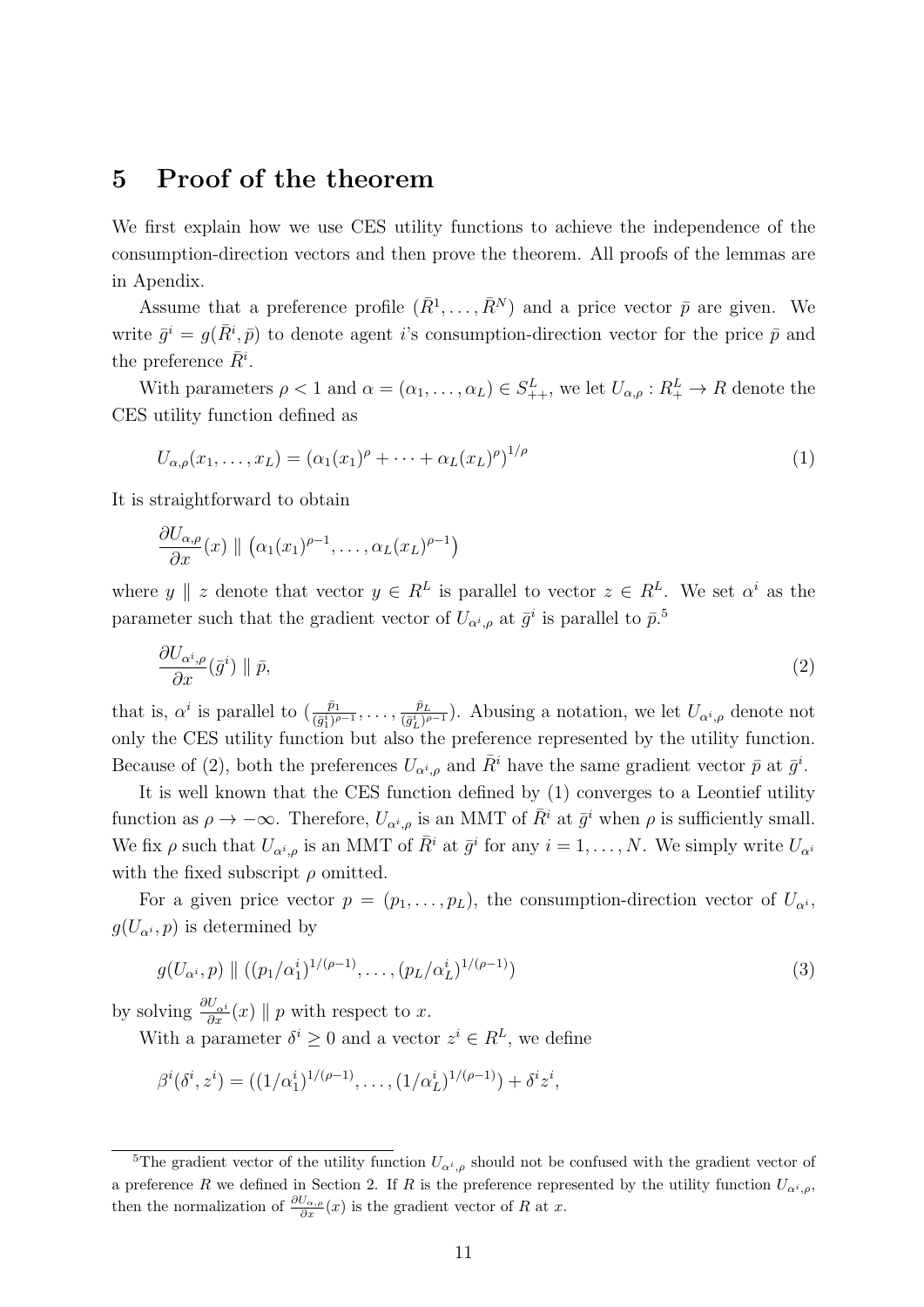for each  $i = 1, ..., N$ . The next lemma shows that even if the vectors  $((1/\alpha_1^i)^{1/(\rho-1)}, ..., (1/\alpha_L^i)^{1/(\rho-1)}),$  $i = 1, \ldots, N$ , are dependent, we can find the direction vectors  $\bar{z}^i$ ,  $i = 1, \ldots, N$ , with slight changes  $\delta^i \leq \bar{\delta}$  in which directions the vectors  $\beta^i(\delta^i, z^i)$ ,  $i = 1, \ldots, N$ , are independent.

**Lemma 6.** There exist  $\bar{\delta} > 0$  and  $\bar{z}^i \in R^L$ ,  $i = 1, ..., N$ , such that  $\beta^i(\delta^i, \bar{z}^i)$ ,  $i =$ 1, . . . , N, are positive vectors and independent with any  $0 < \delta^i \leq \overline{\delta}$ ,  $i = 1, ..., N$ .

We fix  $\bar{z}^i$ ,  $i = 1, ..., N$ , that satisfies Lemma 6. For each  $0 \leq \delta^i \leq \bar{\delta}$ , we obtain  $\hat{\alpha}_s^i$  $\alpha_{\delta}^{i} = (\hat{\alpha}_{\delta}^{i})$  $\hat{\alpha}^i_1, \ldots, \hat{\alpha}^i_\delta$  $\binom{i}{\delta^i L}$  by solving

$$
((1/\hat{\alpha}_{\delta^i 1}^i)^{1/(\rho-1)}, \dots, (1/\hat{\alpha}_{\delta^i L}^i)^{1/(\rho-1)}) = \beta^i(\delta^i, \bar{z}^i)
$$
\n(4)

and define *α i*  $\delta_i$  = ( $\alpha_{\delta}^i$  $\alpha_{\delta i_1}^i, \ldots, \alpha_{\delta i_L}^i$  as the normalization of  $\hat{\alpha}_{\delta i}^i$ *δ <sup>i</sup>* : *α i*  $\alpha_{\delta}^i = \hat{\alpha}_{\delta}^i$  $\frac{i}{\delta^i}/$   $\parallel \hat{\alpha}^i_{\delta}$ *δ <sup>i</sup> ∥*.

Observe that for the preferences  $U_{\alpha_{\delta i}^i}$ ,  $i = 1, \ldots, N$ , the consumption-direction vectors  $g(U_{\alpha_{\delta i}^i}, p)$ ,  $i = 1, \ldots, N$ , are independent with any *p* as long as  $0 < \delta^i \leq \overline{\delta}$ . The consumption-direction vector  $g(U_{\alpha_{\delta i}^i}, p)$  is parallel to  $((p_1/\alpha_{\delta i_1}^i)^{1/(\rho-1)}, \ldots, (p_L/\alpha_{\delta i_L}^i)^{1/(\rho-1)})$ as in (3), and hence, parallel to  $((p_1/\hat{\alpha}^i_{\ell}))$  $(\delta_{\delta}^{i}1)^{1/(\rho-1)}, \ldots, (p_{L}/\hat{\alpha}_{\delta}^{i})$  $(\delta_i L)^{1/(\rho-1)}$ ). Therefore, the independence of these vectors among agents is equivalent to the full column rankness of the  $L \times N$  matrix

$$
\begin{bmatrix}\n(p_1/\hat{\alpha}_{\delta^{1}1}^{1})^{1/(\rho-1)} & , \dots, & (p_1/\hat{\alpha}_{\delta^{N}L}^{N})^{1/(\rho-1)}) \\
\vdots & & \vdots \\
(p_L/\hat{\alpha}_{\delta^{i}L}^{1})^{1/(\rho-1)} & , \dots, & (p_L/\hat{\alpha}_{\delta^{N}L}^{N})^{1/(\rho-1)}\n\end{bmatrix},
$$

and hence, equivalent to the full column rankness of the matrix

$$
\begin{bmatrix}\n(1/\hat{\alpha}_{\delta^{1}1}^{1})^{1/(\rho-1)} & \cdots & (1/\hat{\alpha}_{\delta^{N}L}^{N})^{1/(\rho-1)} \\
\vdots & \vdots & \vdots \\
(1/\hat{\alpha}_{\delta^{i}L}^{1})^{1/(\rho-1)} & \cdots & (1/\hat{\alpha}_{\delta^{N}L}^{N})^{1/(\rho-1)}\n\end{bmatrix},
$$
\n(5)

which is satisfied because  $\hat{\alpha}^i_{\lambda}$  $\delta_i$  is set by (4) and  $\beta^i(\delta^i, \bar{z}^i)$ ,  $i = 1, \ldots, N$ , are independent for any  $0 < \delta^i \leq \overline{\delta}$ ,  $i = 1, \ldots, N$ , as in Lemma 6.

From the construction of  $U_{\alpha_{\delta i}^i}$ ,  $i = 1, \ldots, N$ , the independence of the consumptiondirection vectors holds for preference profiles in a neighborhood of  $(U_{\alpha_{\delta^1}^1}, \ldots, U_{\alpha_{\delta^N}^N})$ . Formally, this is stated in the next lemma.

**Lemma 7.** Let  $P \subset S^L_{++}$  be a compact price set. There exist functions  $\epsilon^i : (0, \bar{\delta}] \to R_{++}$ ,  $i = 1, \ldots, N$ , such that  $g(R^i, p)$ ,  $i = 1, \ldots, N$ , are independent for any  $p \in P$  and any  $R^i \in B_{\epsilon^i(\delta^i)}(U_{\alpha^i_{\delta^i}})$  with any  $0 < \delta^i \leq \overline{\delta}$ .

We construct a preference that is close to  $\bar{R}^i$  and is represented by  $U_{\alpha_{\delta^i}^i}$  in a neighborhood of  $\bar{g}^i$  as follows. See Momi (2017) for more details of the preference construction.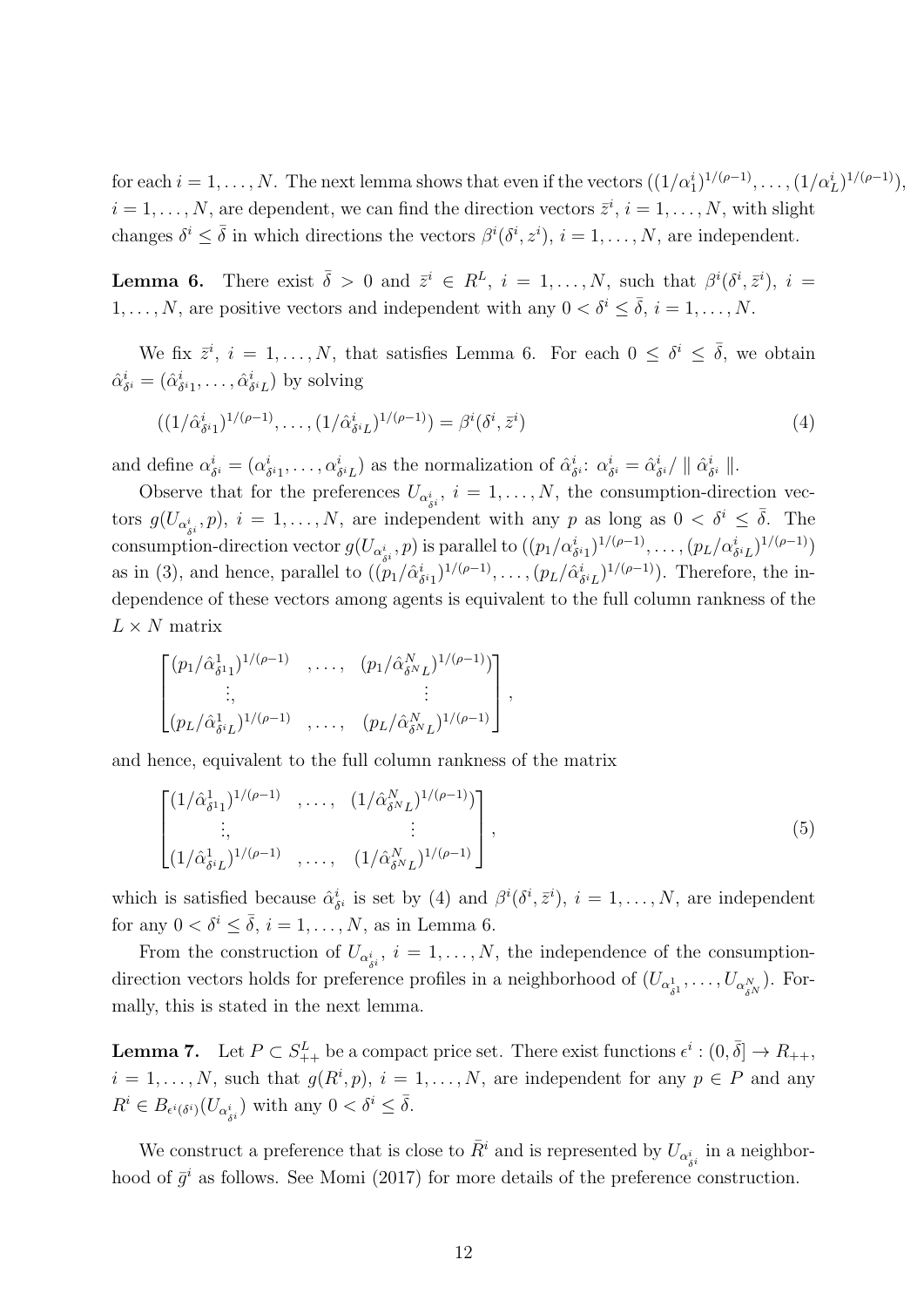Figure 2 depicts the preferences  $\bar{R}^i$  and  $U_{\alpha_{\delta}^i}$ . We let  $t > 0$  be a sufficiently small parameter and define

$$
A^i_{\alpha^i_{\bar{\sigma}^i}}(t)= co\left( UC(\bar{g}^i;U_{\alpha^i_{\bar{\sigma}^i}})\bigcup UC(\bar{g}^i+t\bar{p};\bar{R}^i)\right)
$$

where  $co(Y)$  denotes the convex hull of a subset  $Y \subset R^L$ .



**Figure 2.** The prefrence construction

As the convex set  $A^i_{\alpha_{\delta i}^i}(t)$  is not strictly convex, it cannot be an upper contour set of a preference in *R*. We let  $s > 0$  be a sufficiently small parameter and define

$$
B^i_{\alpha^i_{\delta^i}}(t,s)=\bigcup_{x\in\bar{p}^\perp}\left\{(1-s)(\partial A^i_{\alpha^i_{\delta^i}}(t)\bigcap L(x))+s(I(\bar{g}^i;U_{\alpha^i_{\delta^i}})\bigcap L(x))\right\},
$$

where  $L(x)$  is the half line starting from x and extending in the direction of the vector  $\bar{p}$ :  $L(x) = \{y \in R^L | y = x + t\overline{p}, t \ge 0\}.$  Note that for  $s > 0$ ,  $B^i_{\alpha^i_{\delta^i}}(t, s)$  is the boundary of a strictly convex set. We let  $R^i_{\alpha^i_{\delta^i},t,s} \in \mathcal{R}$  denote the preference which has  $B^i_{\alpha^i_{\delta^i}}(t,s)$  as its indifference set.

Note that, as long as  $t > 0$ , the boundary of  $A^i_{\alpha^i_{\delta^i}}(t)$  coincides with  $B^i_{\alpha^i_{\delta^i}}(t,s)$  in a neighborhood of  $\bar{g}^i$ , and it is defined by the indifference set of the CES function. That is, the indifference set of  $R^i_{\alpha^i_{\delta^i},t,s}$  is equal to that of  $U_{\alpha^i_{\delta^i}}$  in a neighborhood of  $\bar{g}^i$ . Hence,  $R^i_{\alpha^i_{\delta^i},t,s}$ inherits the properties of  $U_{\alpha_{si}^i}$ . In particular, independence of the consumption-direction vectors holds for prices in a neighborhood of  $\bar{p}$ .

**Lemma 8.** For any  $\epsilon > 0$ , there exist  $s > 0$ ,  $t > 0$ ,  $\overline{\delta}^i > 0$ ,  $i = 1, \ldots, N$ , and  $\epsilon > 0$ satisfying the following properties.

 $(R^i)$   $R^i_{\alpha_{\delta i}^i, t, s} \in B_{\epsilon}(\bar{R}^i), i = 1, \dots, N$ , for any  $0 \leq \delta^i \leq \bar{\delta}^i$ .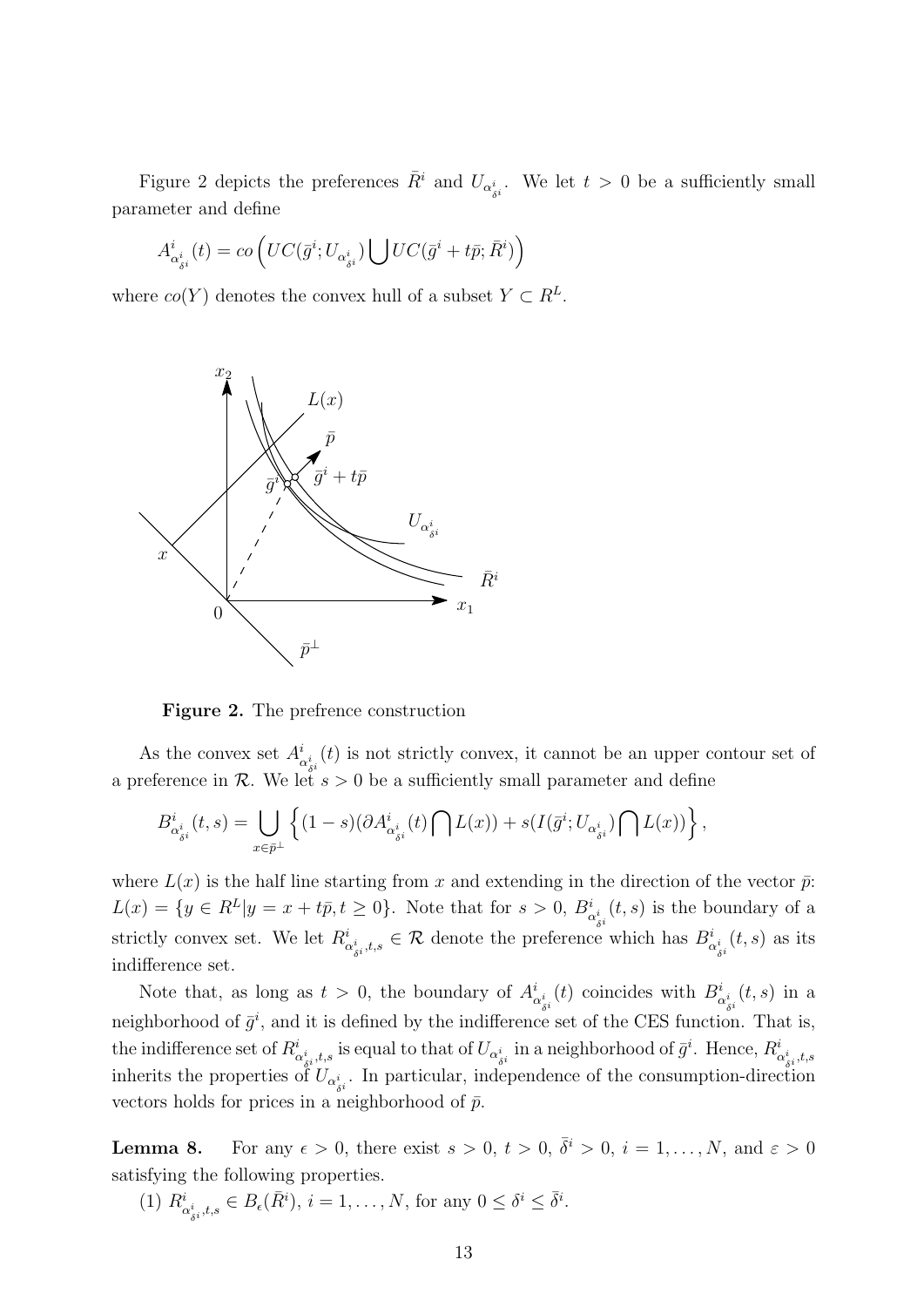$(2)g(R^i_{\alpha_{\delta i}^i,t,s},p), i=1,\ldots,N$ , are independent for any  $0<\delta^i\leq \bar{\delta}^i$  and any  $p\in B_{\varepsilon}(\bar{p})$ .

The independence of the consumption-direction vectors holds for preferences in neighborhoods of  $R^i_{\alpha^i_{\delta^i},t,s}$ ,  $i = 1, \ldots, N$ .

**Lemma 9.** Fix  $s > 0$  and  $t > 0$ . There exist  $\bar{\varepsilon} > 0$  and functions  $\epsilon^i : (0, \bar{\delta}] \to R_{++}$ ,  $i = 1, \ldots, N$ , such that  $g(R^i, p)$ ,  $i = 1, \ldots, N$ , are independent for any  $p \in B_{\bar{\varepsilon}}(\bar{p})$  and any  $R^i \in B_{\epsilon^i(\delta^i)}(R^i_{\alpha^i_{\delta^i},t,s}), i = 1, ..., N.$ 

Combining this preference construction with the results in the previous section, we prove the theorem. The proof proceeds as follows. Suppose that  $\bf{R}$  is given, where the consumption-direction vectors are dependent and the allocation is not dictatorial. Starting from a group of agents whose consumption-direction vectors are independent, we change their preferences slightly so that another agent is assigned positive consumption as in Corollary 2. Then, we change this agent's preference according to the preference construction explained above so that the consumption-direction vectors among the group of agents including this agent are independent. Repeating this step, we finally have all agents' consumption-direction vectors being independent, which contradicts Proposition 1.

**Proof of the theorem** We let  $L \geq N$  and the social choice function f be Pareto efficient and strategy-proof on  $\mathbf{B} = \prod_{i=1}^{N} B_i$ . We suppose that some *j* satisfies  $f^j(\bar{\mathbf{R}}) \notin \{0, \Omega\}$  at some preference profile  $\bar{\mathbf{R}} = (\bar{R}^1, \ldots, \bar{R}^N) \in \mathbf{B}$  and show a contradiction. If  $g^i(\bar{\mathbf{R}}, f)$ ,  $i = 1, \ldots, N$ , are independent, this immediately contradicts Proposition 1. We consider the case where these consumption-direction vectors are dependent.

We write  $\bar{p}$  and  $\bar{g}^i$  to denote the price vector and agent *i*'s consumption-direction vector at  $\bar{\mathbf{R}}$ , respectively:  $\bar{p} = p(\bar{\mathbf{R}}, f)$  and  $\bar{g}^i = g^i(\bar{\mathbf{R}}, f) = g(\bar{R}^i, p(\bar{\mathbf{R}}, f))$ .

We fix a scalar  $\bar{\epsilon} > 0$  such that  $B_{\bar{\epsilon}}(\bar{R}^i) \subset B_i$ , for any  $i = 1, ..., N$ . For  $\bar{R}^i$ ,  $\bar{g}^i$ ,  $i = 1, \ldots, N$ , and  $\bar{p}$ , we consider the preferences  $R^i_{\alpha^i_{\delta^i},t,s}$ ,  $i = 1, \ldots, N$ , explained above. Applying Lemma 8 to these preferences with scalar  $\bar{\epsilon}$ , we have s, t,  $\bar{\delta}^i$ ,  $i = 1, \ldots, N$ , and *ε* such that

$$
R_{\alpha_{\delta i}^i, t, s}^i \in B_{\bar{\epsilon}}(\bar{R}^i), i = 1, \dots, N, \text{ for any } 0 \le \delta^i \le \bar{\delta}^i
$$
\n
$$
(6)
$$

and

$$
g^{i}(R^{i}_{\alpha^{i}_{\delta^{i}},t,s},p), i = 1,\ldots,N, \text{ are independent for any } 0 < \delta^{i} \leq \bar{\delta}^{i}
$$
  
and any  $p \in B_{\varepsilon}(\bar{p}).$  (7)

Furthermore applying Lemma 9, we have  $\bar{\varepsilon}$  and  $\epsilon^i : (0, \bar{\delta}] \to R_{++}, i = 1, \ldots, N$ , such that

$$
g(R^i, p), i = 1, ..., N, \text{ are independent for any } R^i \in B_{\epsilon^i(\delta^i)}(R^i_{\alpha^i_{\delta^i}, t, s})
$$
\n
$$
\text{and } p \in B_{\bar{\epsilon}}(p). \tag{8}
$$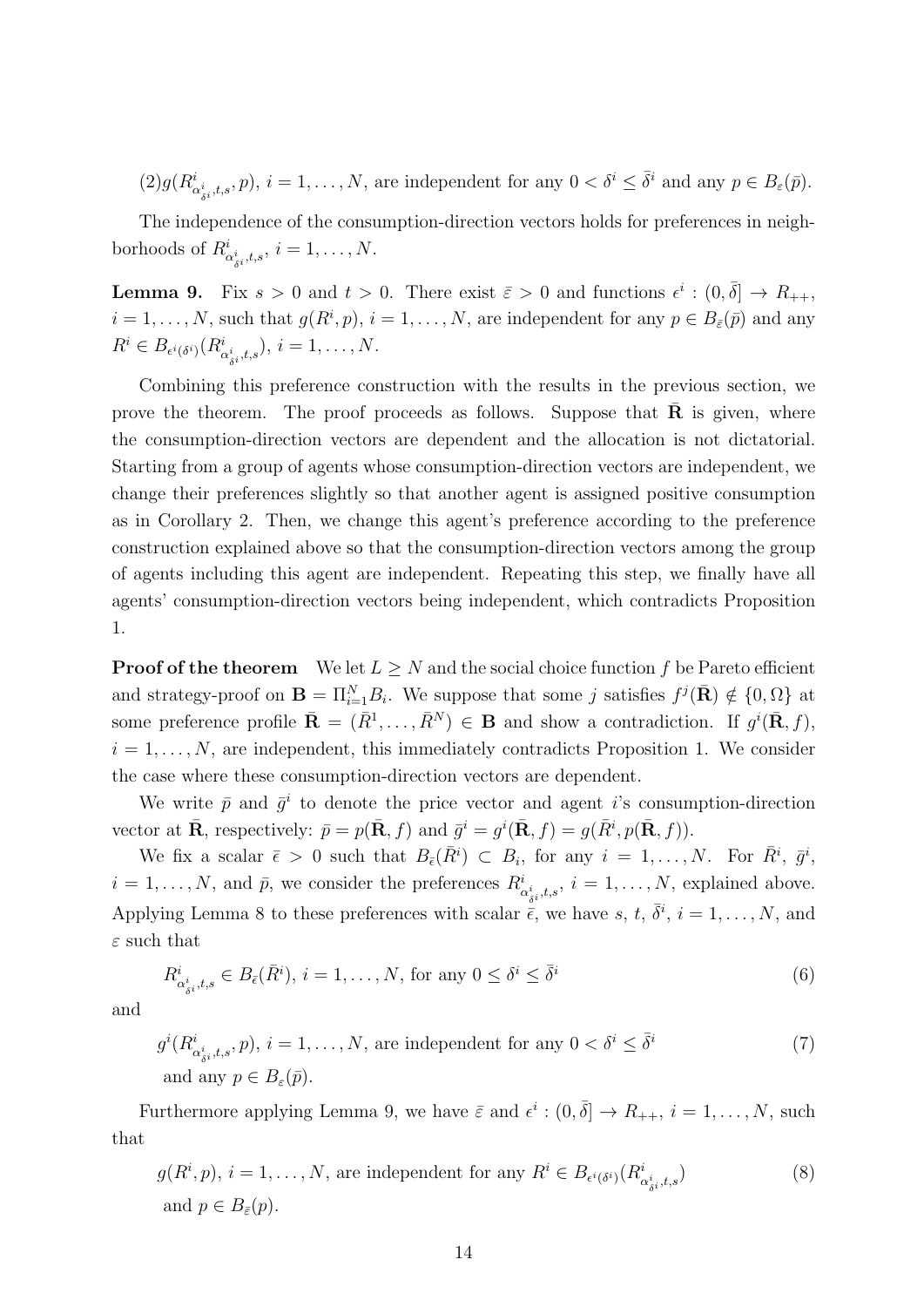We set  $\bar{\varepsilon}$  to be less than  $\varepsilon: \bar{\varepsilon} < \varepsilon$ .

For simplicity of notation, we write  $R^i_{\delta^i} = R^i_{\alpha^i_{\delta^i},t,s}$  because the parameters other than  $\delta^i$  are fixed from now on.

For each  $i = 1, ..., N$ ,  $R_0^i$ , that is  $R_{\delta^i}^i$  where  $\delta^i = 0$ , is an MMT of  $\bar{R}^i$  at  $\bar{g}^i$ . Applying Lemma 2 to these preferences, we have a positive function  $\bar{\phi}^i$  :  $\varepsilon' \mapsto \bar{\phi}(\varepsilon')$  for each  $i = 1, \ldots, N$ , which maps  $\varepsilon'$  to  $\phi'$  in Lemma 2:

If 
$$
f^i(\bar{R}^i, \mathbf{R}^{-i}) \neq 0
$$
 and  $p((\bar{R}^i, \mathbf{R}^{-i}), f) \in B_{\bar{\phi}^i(\varepsilon')}(\bar{p})$ , then  $p(R_0^i; G^i(\mathbf{R}^{-i})) \subset B_{\varepsilon'}(\bar{p})$   
for any  $\mathbf{R}^{-i}$  and  $\varepsilon' > 0$ . (9)

We select a positive function  $\phi$  such that  $\phi(\varepsilon') < \min{\{\overline{\phi}^1(\varepsilon'), \dots, \overline{\phi}^N(\varepsilon'), \varepsilon'\}}$  for any  $\varepsilon'.$ We write  $\phi^{(k)} = \phi \circ \cdots \circ \phi$  to denote the *k*-times operation of  $\phi$ .

Without loss of generality, we assume that  $f^1(\bar{R}) \notin \{0, \Omega\}$ . Replacing  $\bar{R}^1$  with  $R^1_{\delta^1}$  of any parameter  $0 < \delta^1 < \bar{\delta}^1$ , we have  $f^1(R_{\delta^1}^1, \bar{\mathbf{R}}^{-i}) \notin \{0, \Omega\}$ , and there exists another agent receiving positive consumption. As  $\delta^1$  changes, the type of agent who receives positive consumption might vary. However, there should exist an agent  $j \geq 2$  such that for any  $\delta^1$ , there exists  $\delta^{1'} < \delta^1$  satisfying  $f^j(R^1_{\delta^{1'}} , \bar{\mathbf{R}}^{-i}) \notin \{0, \Omega\}$ .

If there exists no such agent, then for each  $j \geq 2$  there exists  $\delta_j^1$  such that for any  $\delta^1$  $\delta_j^1, f^j(R^1_{\delta^1}, \bar{\mathbf{R}}^{-i}) \in \{0, \Omega\}.$  Then, for  $\delta^1 < \min\{\delta_2^1, \ldots, \delta_N^1\}$ , we have  $f^j(R^1_{\delta^1}, \bar{\mathbf{R}}^{-i}) \in \{0, \Omega\}$ for any  $j \geq 2$ . This contradicts that  $f^1(R^1_{\delta^1}, \bar{\mathbf{R}}^{-i}) \notin \{0, \Omega\}$  for any parameter  $\delta^1$ .

Without loss of generality, we assume that agent 2 is such an agent. We let  $\Delta^1$  =  $\{\delta^1 | f^2(R_{\delta^1}^1, \bar{\mathbf{R}}^{-i}) \notin \{0, \Omega\}\}\$  denote the set of  $\delta^1$  such that agent 2's consumption is not zero at  $(R_{\delta^1}^1, \bar{\mathbf{R}}^{-i})$ . We consider  $\delta^1$  in  $\Delta^1$ .

If  $\delta^1$  in  $\Delta^1$  is sufficiently small, then  $p(R_{\delta^1}^1; G^1(\bar{\mathbf{R}}^{-i}))$  can be arbitrarily close to  $\bar{p}$ because  $f^1(\bar{\mathbf{R}}) = f^1(R_0^1, \bar{\mathbf{R}}^{-i})$  is the unique intersection between  $UC(f^1(\bar{\mathbf{R}}); R_0^1)$  and  $G^1(\bar{\mathbf{R}}^{-i})$ , and hence,  $F(R^1_{\delta^1}; G^1(\mathbf{R}^{-1}))$  converges to  $f^1(R^1_0, \bar{\mathbf{R}}^{-i})$  as  $\delta^1 \to 0$  and  $R^1_{\delta^1} \to R^1_0$ as shown in Lemma 1. We take  $\delta^1$  so that  $p(R^1_{\delta^1}; G^1(\bar{\mathbf{R}}^{-i})) \subset B_{\phi^{(N-1)}(\bar{\varepsilon})}(\bar{p})$ .

We replace  $\bar{R}^2$  with  $R_0^2$ . Note that  $p(R_{\delta^1}^1; G^1(\bar{\mathbf{R}}^{-1})) \in B_{\phi^{(N-1)}(\bar{\varepsilon})}(\bar{p})$  implies that  $p((R^1_{\delta^1}, \bar{R}^2, \bar{\mathbf{R}}^{-{1,2\}}), f) \in B_{\phi^{(N-1)}(\bar{\varepsilon})}(\bar{p}) \subset B_{\phi^2(\phi^{(N-2)}(\bar{\varepsilon}))}(\bar{p})$  by the definition of  $\phi$  and  $\phi^2$ . Then, by (9), we have  $p(R_0^2; G^2(R_{\delta^1}^1, \bar{\mathbf{R}}^{-\{1,2\}})) \subset B_{\phi^{(N-2)}(\bar{\varepsilon})}(\bar{p}).$ 

We then replace  $R_0^2$  with  $R_{\delta^2}^2$ . As  $\delta^2 \to 0$  and  $R_{\delta^2}^2 \to R_0^2$ , any element in  $F(R_{\delta^2}^2; G^2(R_{\delta^1}^1, \bar{\mathbf{R}}^{-\{1,2\}}))$ converges to a consumption bundle in  $F(R_0^2; G^2(R_{\delta^1}^1, \bar{\mathbf{R}}^{-\{1,2\}}))$  as shown in Lemma 1. Then, any price vector in  $p(R_{\delta^2}^2; G^2(R_{\delta^1}^1, \bar{\mathbf{R}}^{-\{1,2\}}))$  converges to a price vector in  $p(R_0^2; G^2(R_{\delta^1}^1, \bar{\mathbf{R}}^{-\{1,2\}}))$ . Therefore, we take a value of  $\delta^2$  sufficiently small such that  $p(R_{\delta^2}^2; G^2(R_{\delta^1}^1, \bar{\mathbf{R}}^{-\{1,2\}})) \subset$  $B_{\phi^{(N-2)}(\bar{\varepsilon})}(\bar{p})$ . This, of course, means that  $p((R^1_{\delta^1}, R^2_{\delta^2}, \bar{\mathbf{R}}^{-\{1,2\}}), f) \in B_{\phi^{(N-2)}(\bar{\varepsilon})}(\bar{p})$ .

We apply Corollary 2 to agents 1 and 2. Note that, as shown in  $(7)$ , the consumptiondirection vectors of  $R^1_{\delta^1}$  and  $R^2_{\delta^2}$  are independent at  $(R^1_{\delta^1}, R^2_{\delta^2}, \bar{\mathbf{R}}^{-\{1,2\}})$  because  $p((R^1_{\delta^1}, R^2_{\delta^2},$  $\bar{\mathbf{R}}^{-{1,2\}},f$ ,  $f \in B_{\phi^{(N-2)}(\bar{\varepsilon})}(\bar{p}) \subset B_{\bar{\varepsilon}}(\bar{p})$ . We have an agent  $j \geq 3$  such that for any  $\epsilon > 0$ and  $\varepsilon > 0$ , some  $(R_{(1)}^1, R_{(1)}^2) \in B_{\epsilon}(R_{\delta^1}^1) \times B_{\epsilon}(R_{\delta^2}^2)$  satisfies  $p((R_{(1)}^1, R_{(1)}^2, \bar{\mathbf{R}}^{-\{1,2\}}), f) \in$  $B_{\varepsilon}(p(R^1_{\delta^1}, R^2_{\delta^2}, \bar{\mathbf{R}}^{-\{1,2\}}))$  and  $f^j(R^1_{(1)}, R^2_{(1)}, \bar{\mathbf{R}}^{-\{1,2\}}) \notin \{0, \Omega\}.$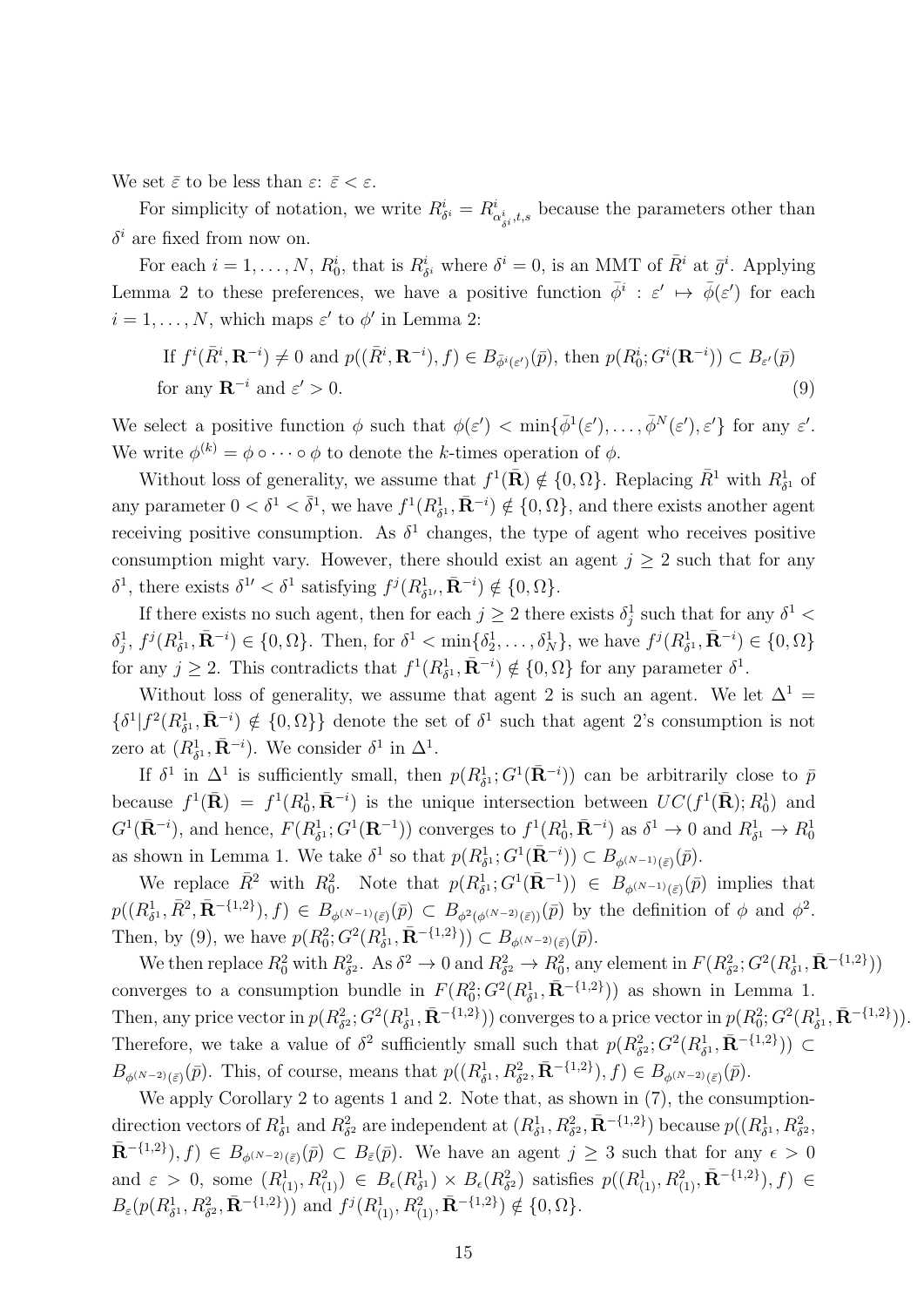Without loss of generality, we assume that agent 3 is such an agent. We set  $\bar{\epsilon}^i$ ,  $i = 1, 2$ , such that  $\bar{\epsilon}^i < \epsilon^i(\delta^i)$  and  $B_{\bar{\epsilon}^i}(R^i_{\delta^i}) \subset B_{\bar{\epsilon}}(\bar{R}^i)$ . We select  $\varepsilon$  such that  $B_{\varepsilon}(p((R^1_{\delta^1}, R^2_{\delta^2}, \bar{\mathbf{R}}^{-\{1,2\}}), f)) \subset$  $B_{\phi^{(N-2)}(\bar{\varepsilon})}(\bar{p})$ , select  $\epsilon$  such that  $B_{\epsilon}(R^1_{\delta^1}) \times B_{\epsilon}(R^2_{\delta^2}) \subset B_{\bar{\epsilon}^1}(R^1_{\delta^1}) \times B_{\bar{\epsilon}^2}(R^2_{\delta^2})$ , and apply Corollary 2. As a result, we have  $(R_{(1)}^1, R_{(1)}^2) \in B_{\bar{\epsilon}^1}(R_{\delta^1}^1) \times B_{\bar{\epsilon}^2}(R_{\delta^2}^2)$  such that  $p((R_{(1)}^1, R_{(1)}^2, \bar{\mathbf{R}}^{-\{1,2\}}), f) \in$  $B_{\phi^{(N-2)}(\bar{\varepsilon})}(\bar{p})$  and  $f^3(R^1_{(1)}, R^2_{(1)}, \overline{\mathbf{R}}^{-\{1,2\}}) \notin \{0, \Omega\}.$ 

We replace  $\bar{R}^3$  with  $R_0^3$ . By (9), we have  $p(R_0^3; G^3(R_{(1)}^1, R_{(1)}^2, \bar{\mathbf{R}}^{-\{1,2,3\}})) \in B_{\phi^{(N-3)}(\bar{\varepsilon})}(p)$ as we observed for agent 2.

We replace  $R_0^3$  with  $R_{\delta^3}^3$ , where  $\delta^3$  is sufficiently small, such that  $p(R_{\delta^3}^3; G^3(R_{(1)}^1, R_{(1)}^2, \bar{\mathbf{R}}^{-\{1,2,3\}})) \in$  $B_{\phi^{(N-3)}(\bar{\varepsilon})}(\bar{p})$  as we observed for agent 2.

We apply Corollary 2 to agents 1,2, and 3. Note that, as shown in  $(8)$ , the consumptiondirection vectors of  $R_{(1)}^1$ ,  $R_{(1)}^2$ , and  $R_{\delta^3}^3$  are independent at  $(R_{(1)}^1, R_{(1)}^2, R_{\delta^3}^3, \bar{\mathbf{R}}^{-\{1,2,3\}})$  because  $R^1_{(1)} \in B_{\bar{\epsilon}^1}(R^1_{\delta^1}) \subset B_{\epsilon^1(\delta^1)}(R^1_{\delta^1}), R^2_{(1)} \in B_{\bar{\epsilon}^2}(R^2_{\delta^2}) \subset B_{\epsilon^2(\delta^2)}(R^2_{\delta^2}),$  and  $p((R^1_{(1)}, R^2_{(1)}, R^3_{\delta^3},$  $\overline{\mathbf{R}}^{-{1,2,3}}$ ,  $f \in B_{\phi^{(N-3)}(\overline{\varepsilon})}(\overline{p}) \subset B_{\overline{\varepsilon}}(\overline{p})$ . We have an agent  $j \geq 4$  such that for any  $\epsilon$  and  $\varepsilon$ , some  $(R_{(2)}^1, R_{(2)}^2, R_{(2)}^3) \in B_{\epsilon}(R_{(1)}^1) \times B_{\epsilon}(R_{(1)}^2) \times B_{\epsilon}(R_{\delta^3}^3)$  satisfies  $p((R_{(2)}^1, R_{(2)}^2, R_{(2)}^3, \bar{\mathbf{R}}^{-\{1,2,3\}}), f) \in$  $B_{\varepsilon}(p((R_{(1)}^{1}, R_{(1)}^{2}, R_{\delta^3}^{3}, \bar{\mathbf{R}}^{-\{1,2,3\}}), f))$  and  $f^{j}(R_{(2)}^{1}, R_{(2)}^{2}, R_{(2)}^{3}, \bar{\mathbf{R}}^{-\{1,2,3\}}) \notin \{0, \Omega\}.$ 

Without loss of generality, we assume that agent 4 is such an agent. We set  $\bar{\epsilon}^3$  such that  $\bar{\epsilon}^3 < \epsilon^3(\delta^3)$  and  $B_{\bar{\epsilon}^3}(R^3_{\delta^3}) \subset B_{\bar{\epsilon}}(\bar{R}^3)$ . We select  $\varepsilon$  such that  $B_{\varepsilon}(p((R^1_{(1)}, R^2_{(1)}, R^3_{\delta^3}, \bar{\mathbf{R}}^{-\{1,2,3\}}), f)) \subset$  $B_{\phi^{(N-3)}(\bar{\varepsilon})}(\bar{p}),$  select  $\epsilon$  such that  $B_{\epsilon}(R^1_{(1)}) \times B_{\epsilon}(R^2_{(1)}) \times B_{\epsilon}(R^3_{\delta^3}) \subset B_{\bar{\epsilon}^1}(R^1_{\delta^1}) \times B_{\bar{\epsilon}^2}(R^2_{\delta^2}) \times$  $B_{\bar{\epsilon}^3}(R^3_{\delta^3})$ , and apply Corollary 2. As a result, we have  $(R^1_{(2)}, R^2_{(2)}, R^2_{(2)}) \in B_{\bar{\epsilon}^1}(R^1_{\delta^1}) \times$  $B_{\bar{\epsilon}^2}(R^2_{\delta^2})\times B_{\bar{\epsilon}^3}(R^3_{\delta^3})$  such that  $p((R^1_{(2)}, R^2_{(2)}, R^2_{(2)}, \bar{\mathbf{R}}^{-\{1,2,3\}}), f) \in B_{\phi^{(N-3)}(\bar{\epsilon})}(\bar{p})$  and  $f^4(R^1_{(2)}, R^2_{(2)}, f)$  $R^3_{(2)}, \bar{\mathbf{R}}^{-\{1,2,3\}}) \notin \{0, \Omega\}.$ 

We replace  $\bar{R}^4$  with  $R_0^4$ , and replace  $R_0^4$  with  $R_{\delta^4}^4$ , where  $\delta^4$  is sufficiently small, in a similar way. Applying Corollary 2 to agents  $1, \ldots, 4$ , we obtain a preference subprofile  $(R^1_{(3)},\ldots,R^4_{(3)})\in B_{\bar{\epsilon}^1}(R^1_{\delta^1})\times\cdots\times B_{\bar{\epsilon}^4}(R^4_{\delta^4})$  where  $\bar{\epsilon}^4$  satisfies  $\bar{\epsilon}^4<\epsilon^4(\delta^4)$  and  $B_{\bar{\epsilon}^4}(R^4_{\delta^4})\subset$  $B_{\bar{\epsilon}}(\bar{R}^4)$  such that the price vector at  $(R^1_{(3)}, \ldots, R^4_{(3)}, \bar{\mathbf{R}}^{-\{1,\ldots,4\}})$  is in  $B_{\phi^{(N-4)}(\bar{\epsilon})}(\bar{p})$  and an agent *j*  $\geq$  5 receives positive consumption at  $(R_{(3)}^1, \ldots, R_{(3)}^4, \bar{\mathbf{R}}^{-\{1,\ldots,4\}})$ .

We repeat this process. Finally, we have  $(R^1_{(N-2)},\ldots,R^{N-1}_{(N-2)})$  in  $B_{\bar{\epsilon}^1}(R^1_{\delta^1}) \times \cdots \times$  $B_{\bar{\epsilon}^{N-1}}(R^{N-1}_{\delta^{N-1}})$ , where  $\bar{\epsilon}^i$ ,  $i = 1, \ldots, N-1$ , satisfies  $\bar{\epsilon}^i < \epsilon^i(\delta^i)$  and  $B_{\bar{\epsilon}^i}(R^i_{\delta^i}) \subset B_{\bar{\epsilon}}(\bar{R}^i)$ , such that  $p((R^1_{(N-2)},\ldots,R^{N-1}_{(N-2)},\bar{R}^N),f)\in B_{\phi(\bar{\varepsilon})}(\bar{p})$  and  $f^N(R^1_{(N-2)},\ldots,R^{N-1}_{(N-2)},\bar{R}^N)\notin\{0,\Omega\}.$ Replacing  $\overline{R}^N$  with  $R_0^N$ , we have  $p(R_{(N-2)}^1, \ldots, R_{(N-2)}^{N-1}, R_0^N) \in B_{\bar{\varepsilon}}(\overline{p})$  because of (9) and  $f^N(R^1_{(N-2)},\ldots,R^{N-1}_{(N-2)},R^N_0) \notin \{0,\Omega\}$ . Replacing  $R^N_0$  with  $R^N_{\delta^N}$  where  $\delta^N$  is sufficiently small, we still have  $p((R^1_{(N-2)},\ldots,R^{N-1}_{(N-2)},R^N_{\delta^N}),f)\in B_{\bar{\varepsilon}}(\bar{p})$  and  $f^N(R^1_{(N-2)},\ldots,R^{N-1}_{(N-2)},R^N_{\delta^N})\notin$ *{*0*,* Ω*}*.

However, the consumption-direction vectors  $g^{i}(R^{i}_{(N-2)}, p)$ ,  $i = 1, ..., N-1$ , and  $g(R^N_{\delta^N},p)$  are independent at  $p=p(R^1_{(N-2)},\ldots,R^{N-1}_{(N-2)},R^N_{\delta^N})$  because  $R^i_{(N-2)}\in B_{\bar{\epsilon}^i}(R^i_{\delta^i}),$  $i = 1, \ldots, N - 1$ , and  $p \in B_{\bar{\varepsilon}}(\bar{p})$ . This contradicts Proposition 1.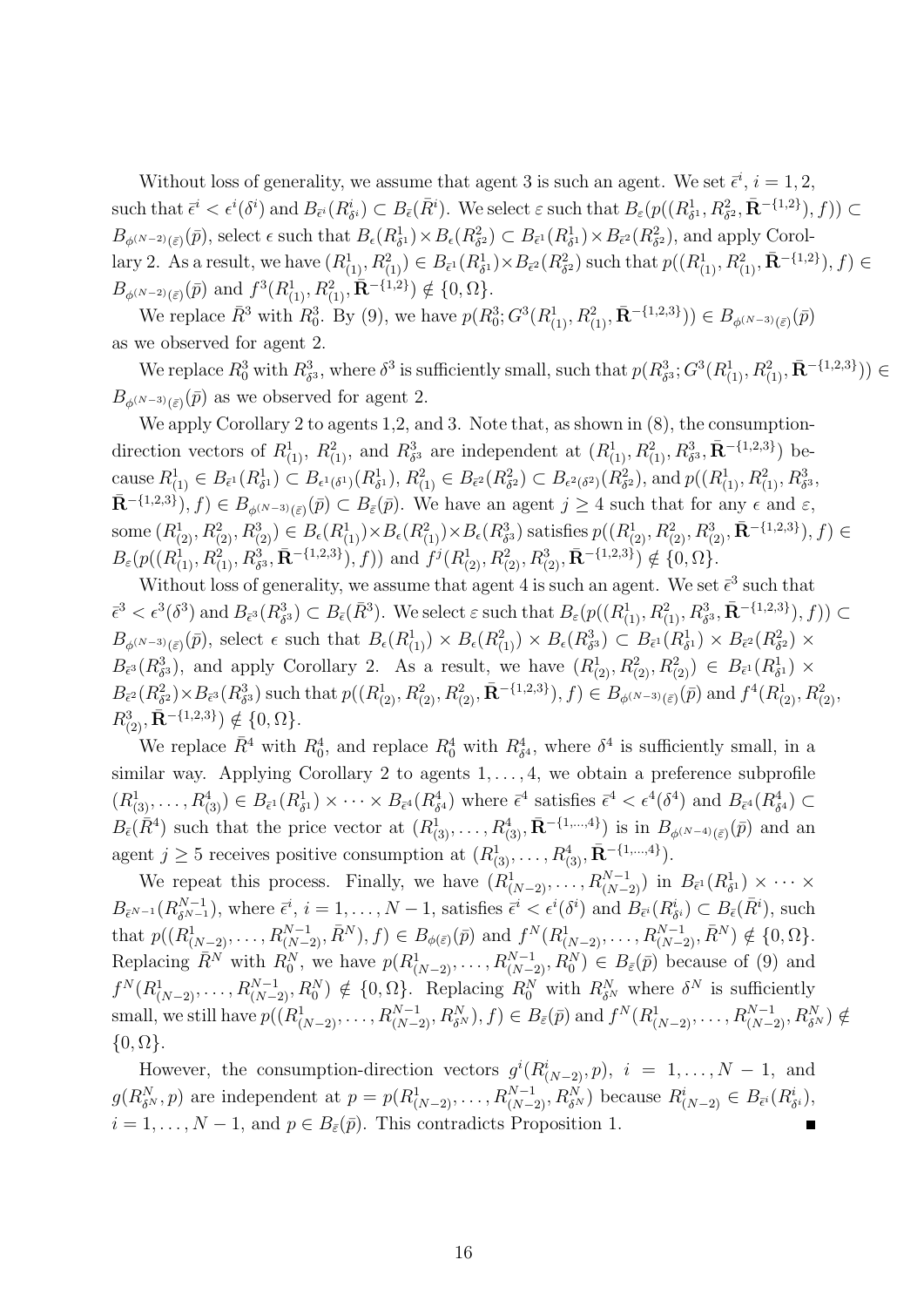## **A Appendix**

**Proof of Lemma 1.** We fix  $\delta$  arbitrarily. We let  $\{\epsilon_n\}_{n=0}^{\infty}$  be a decresing sequence of scalars converging to 0:  $\epsilon_n < \epsilon_{n'}$  for  $n > n'$  and  $\epsilon_n \to 0$  as  $n \to \infty$ . We assume that for any n, there exist some  $R^i_{(n)} \in B_{\epsilon_n}(R^i)$  and  $x_{(n)} \in F(R^i_{(n)}; G^i(\mathbf{R}^{-i}))$  satisfying  $x_{(n)} \notin B_\delta(F(R^i; G^i(\mathbf{R}^{-i})),$  and we show a contradiction.

Since  $x_{(n)}I_{R_{(n)}^i}f^i(R_{(n)}^i,\mathbf{R}^{-i})R_{(n)}^i f^i(R^i,\mathbf{R}^{-i}),$  we have  $x_{(n)}\in UC(f^i(R^i,\mathbf{R}^{-i});R_{(n)}^i)$ . Since  $x_{(n)} \in G^{i}(\mathbf{R}^{-i})$ , it should not be preferred over  $f^{i}(R^{i}, \mathbf{R}^{-i})$  with respect to  $R^{i}$ , that is,  $x_{(n)} \in LC(f^i(R^i, \mathbf{R}^{-i}); R^i)$ . Therefore,  $x_{(n)}^i$  is in the intersection  $UC(f^i(R^i, \mathbf{R}^{-i}); R_{(n)}^i) \cap$  $LC(f^{i}(R^{i}, \mathbf{R}^{-i}); R^{i})$ . As  $n \to \infty$ , we have  $R^{i}_{(n)} \to R^{i}$ , and hence this intersection converges to some set in the indifference set  $I(f^{i}(R^{i}, \mathbf{R}^{-i}); R^{i}).$ 

Note that  ${x_{n}}$  $\}$ <sup>2</sup><sub>*n*=0</sub> has an convergent subsequence  ${x_{n_k}}$  $\}$ <sup>2</sup><sub>*k*=0</sub> where  $n_k < n_{k'}$  for  $k > k'$  because the set of feasible allocations is compact. We let  $\hat{x} = \lim_{k \to \infty} x_{(n_k)}$  denote the limit. Thus, we have  $\hat{x} \in I(f^i(R^i, \mathbf{R}^{-i}); R^i)$ .

Observe that  $\hat{x} \in G^{i}(\mathbf{R}^{-i})$ . Since  $x_{(n_k)} \in G^{i}(\mathbf{R}^{-i})$ , we have  $\hat{x} \in G^{i}(\mathbf{R}^{-i})$ , where  $\overline{G}^i(\mathbf{R}^{-i})$  is the closure of  $G^i(\mathbf{R}^{-i})$ . This implies  $\hat{x} \in G^i(\mathbf{R}^{-i})$ , as proved by Momi (2017, Lemma 3).

Thus we have  $\hat{x} \in F(R^i; G^i(\mathbf{R}^{-i}))$  and this contradits that  $x_{(n_k)} \notin B_\delta(F(R^i; G^i(\mathbf{R}^{-i}))).$ 

**Proof of Lemma 2.** We fix  $\varepsilon'$  arbitarily. We suppose that for any  $\phi'$ , there exists  $\mathbb{R}^{-i}$ such that  $f^i(R^i, \mathbf{R}^{-i}) \neq 0$ ,  $p((R^i, \mathbf{R}^{-i}), f) \in B_{\phi}(\bar{p})$ , and  $p(\hat{R}^i; G^i(\mathbf{R}^{-i})) \notin B_{\varepsilon}(\bar{p})$ , and we show a contradiction.

Since  $p(\hat{R}^i; G^i(\mathbf{R}^{-i}))$  is not included in  $B_{\varepsilon'}(\bar{p})$ , there exists  $\hat{x}^i \in F(\hat{R}^i; G^i(\mathbf{R}^{-i}))$  such that  $p(\hat{R}^i; \hat{x}^i) \notin B_{\varepsilon'}(\bar{p})$ . Since  $p(\hat{R}^i; \bar{x}^i) = \bar{p}, p(\hat{R}^i; \hat{x}^i) \notin B_{\varepsilon'}(\bar{p})$  implies that the ray  $[\hat{x}^i]$  is away from the ray  $[\bar{x}^i]$ . Formally, we measure the distance between rays by the distance between their intersections with  $S_{++}^L$ , that is, we define the distance between two rays [*y*] and [*z*], where  $y, z \in R_{++}^L$ , by the distance between  $y/||y||$  and  $z/||z||$ .

Note that, even if  $\hat{x}^i$  is different from  $f^i(\hat{R}^i, \mathbf{R}^{-i})$ , they are indifferent with respect to  $\hat{R}^i$ . Therefore, we have  $\hat{x}^i \hat{R}^i f^i(R^i, \mathbf{R}^{-i})$  because of strategy-proofness. On the other hand, since  $\hat{x}^i \in G^i(\mathbf{R}^{-i})$ , we have  $f^i(R^i, \mathbf{R}^{-i})R^i\hat{x}^i$ . Thus, we have  $\hat{x}^i \in LC(f^i(R^i, \mathbf{R}^{-i}); R^i) \cap$  $UC(f^i(R^i, \mathbf{R}^{-i}); \hat{R}^i)$ .

By taking a sufficiently small value of  $\phi'$ , we have  $p((R^i, \mathbf{R}^{-i}), f)$  arbitrarily close to  $\bar{p}$ . Then, the ray  $[f^i(R^i, \mathbf{R}^{-i})]$  is arbitrarily close to  $[\bar{x}^i]$ . Then, for any  $x \in LC(f^i(R^i, \mathbf{R}^{-i}); R^i) \cap$  $UC(f^i(R^i, \mathbf{R}^{-i}); \hat{R}^i)$ , the ray [*x*] is arbitrarily close to the ray [ $\bar{x}^i$ ], and hence the ray [ $\hat{x}^i$ ] should be arbitrarily close to  $[\bar{x}^i]$ . This is a contradiction. Е

**Proof of Lemma 3.** Note that  $g^{i}(\bar{\mathbf{R}},f) = g(R^{i},p(\bar{\mathbf{R}},f))$ ,  $i = 1,\ldots,K$ , and they are independent. As  $p \to p(\bar{\mathbf{R}}, f)$ , we have  $g(\bar{R}^i, p) \to g(\bar{R}^i, p(\bar{\mathbf{R}}, f))$ . Therefore, there exists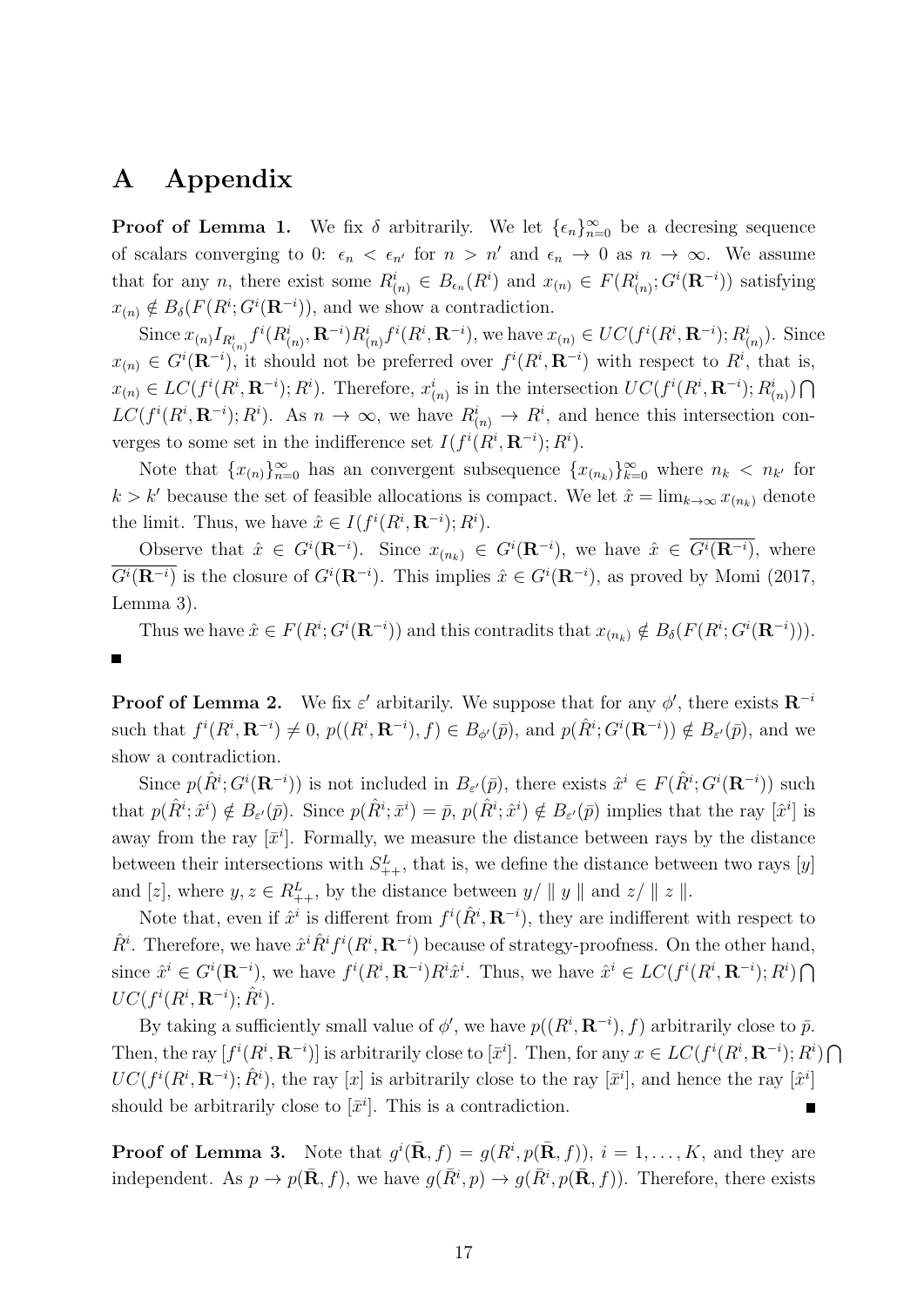*ε <sup><i>z*</sup> such that  $g(\overline{R}^i, p)$ ,  $i = 1, ..., K$ , are independent for any  $p \in \overline{B_{\varepsilon'}(p(\mathbf{R}, f))}$ , where  $\overline{B_{\varepsilon'}(p(\bar{\mathbf{R}},f))}$  denotes the closure of  $B_{\varepsilon'}(p(\bar{\mathbf{R}},f)).$ 

For each  $p \in \overline{B_{\varepsilon'}(p(\bar{\mathbf{R}},f))}$ ,  $g(R^i, p) \to g(\bar{R}^i, p)$  as  $R^i \to \bar{R}^i$ . Therefore, there exists  $\epsilon_p$ such that  $g(R^i, p)$ ,  $i = 1, \ldots, K$ , are independent for any  $R^i \in B_{\epsilon_p}(\overline{R}^i)$ ,  $i = 1, \ldots, K$ . We define  $\epsilon'$  as the minimum of  $\epsilon_p$  as p moves over  $\overline{B_{\epsilon}(p(\bar{\mathbf{R}},f))}$ :  $\epsilon' = \min_{p \in \overline{B_{\epsilon}(p(\bar{\mathbf{R}},f))}} \epsilon_p$ . It is clear that these  $\epsilon'$  and  $\epsilon'$  satisfies Lemma 3 (1).

We consider  $R^i \in B_{\epsilon'}(\overline{R}^i)$ ,  $i = 1, ..., K$ , and  $p(\mathbf{R}, f) \in B_{\epsilon'}(p(\overline{\mathbf{R}}, f))$ . Then,  $g^i(\mathbf{R}, f)$ ,  $i = 1, \ldots, K$ , are independent.

Note that  $f^j(\mathbf{R}) = f^j(\bar{\mathbf{R}}) = 0$  for  $j \geq K + 1$ , means that  $\sum_{i=1}^K f^i(\mathbf{R}) = \Omega$  and  $\sum_{i=1}^K f^i(\bar{\mathbf{R}}) = \Omega.$ 

We define  $\bar{\alpha}^i$ ,  $i = 1, ..., K$ , as  $f^i(\mathbf{R}) = \bar{\alpha}^i g^i(\mathbf{R}, f)$ . Since  $f^i(\bar{\mathbf{R}}) \in [g^i(\bar{\mathbf{R}}, f)]$ ,  $i =$  $1, \ldots, K$ , and  $g^{i}(\bar{\mathbf{R}}, f)$ ,  $i = 1, \ldots, K$ , are independent, these  $\bar{\alpha}^{i}$ 's are a unique solution of  $\sum_{i=1}^K \alpha^i g^i(\bar{\mathbf{R}}, f) = \Omega.$ 

Since  $g^i(\bar{\mathbf{R}},f) = g(\bar{R}^i, p(\mathbf{R},f))$  and  $g^i(\mathbf{R},f) = g(R^i, p(\mathbf{R},f)), g^i(\mathbf{R},f)$  converges to  $g^{i}$ ( $\bar{\mathbf{R}}$ , *f*) as  $R^{i}$  and  $p(\mathbf{R}, f)$  converge to  $\bar{R}^{i}$  and  $p(\bar{\mathbf{R}}, f)$ , respectively. Therefore the scalars  $\alpha^{i}(\mathbf{R},f), i = 1,\ldots,K$  satisfying  $\sum_{i=1}^{K} \alpha^{i}(\mathbf{R},f)g^{i}(\mathbf{R},f) = \Omega$ , are determined uniquely and  $\alpha^{i}(\mathbf{R},f)$  converges to  $\bar{\alpha}^{i}$ , for any  $i=1,\ldots,K$ , as  $g^{i}(\mathbf{R},f)$  converges to  $g^{i}(\bar{\mathbf{R}},f)$ ,  $i=1,\ldots,K$ . Then,  $f^i(\mathbf{R}) = \alpha^i(\mathbf{R},f)g^i(\mathbf{R},f)$  converges to  $f^i(\bar{\mathbf{R}}), i=1,\ldots,K$ . Thus  $f^i(\bar{\mathbf{R}}) > 0$  implies  $f^i(\mathbf{R}) > 0$ 

**Proof of Lemma 4.** We select  $\epsilon$  and  $\varepsilon$  arbitrarily. If  $f^j(\bar{\mathbf{R}}) \neq 0$  for some  $j \geq K + 1$ , the lemma holds. We suppose that  $f^j(\bar{\mathbf{R}}) = 0$  for any  $j \geq K + 1$ . We let  $\bar{\epsilon} > 0$  and  $\bar{\varepsilon} > 0$  be scalars that support Lemma 3 with respect to **R**. We define  $\tilde{\varepsilon} = \min\{\epsilon, \bar{\epsilon}\}\$ and  $\tilde{\varepsilon} = {\varepsilon, \bar{\varepsilon}}.$  Note that, because of Lemma 3, at any **R** such that  $R^i \in B_{\tilde{\varepsilon}}(\bar{R}^i), i = 1, \ldots, K$ , and  $p(\mathbf{R},f) \in B_{\tilde{\varepsilon}}(p(\bar{\mathbf{R}},f))$ , if  $f^j(\mathbf{R}) = 0$  for  $j \geq K+1$ , then  $f^i(\mathbf{R}), i = 1,\ldots,K$ , are all positive and independent.

We let  $\hat{R}^i \in B_{\tilde{\epsilon}}(\bar{R}^i)$  be an MMT of  $\bar{R}^i$  at  $f^i(\bar{\mathbf{R}})$  for each  $i = 1, \ldots, K$ .

First, we observe that the lemma holds if  $f^j(R^1, \ldots, R^K, \overline{R}^{K+1}, \ldots, \overline{R}^N) \neq 0$  for some  $j \geq K + 1$  and  $R^i \in {\overline{R}}^i, \hat{R}^i$ ,  $i = 1, ..., K$ .

For any  $R^i \in \{\bar{R}^i, \hat{R}^i\}, i = 1, ..., K$ , we let  $S(R^1, ..., R^K) = \sharp\{i \in \{1, ..., K\}$ :  $R^i = \hat{R}^i$  denote the number of agents whose preference is  $\hat{R}^i$ , and let  $\bar{S}$  denote the minimum of  $S(R^1, \ldots, R^K)$  such that some consumer  $j \geq K+1$  has positive consumption with the preference profile:  $\bar{S} = \min\{S(R^1, \ldots, R^K) : f^j(R^1, \ldots, R^K, \bar{R}^{K+1}, \ldots, \bar{R}^N) \neq$ 0 for some  $j \geq K+1$  and  $R^i \in {\{\overline{R}^i, \widehat{R}^i\}}, i = 1, \ldots, K\}$ . Without loss of generality, by relabeling the consumer indexes if necessary, we assume that  $f^j(\hat{R}^1,\ldots,\hat{R}^{\bar{S}},\bar{R}^{\bar{S}+1},\ldots,\bar{R}^N) \neq$ 0 for some  $j \geq K + 1$ . We observe that the lemma holds at  $(\hat{R}^1, \ldots, \hat{R}^{\bar{S}}, \bar{R}^{\bar{S}+1}, \ldots, \bar{R}^N)$ . It is clear that the preference subprofile  $(\hat{R}^1, \ldots, \hat{R}^{\bar{S}}, \bar{R}^{\bar{S}+1}, \ldots, \bar{R}^K)$  is in  $B_{\epsilon}(\bar{R}^1) \times \cdots \times$  $B_{\epsilon}(\bar{R}^K)$ . We observe that the price vector at the preference profile is in  $B_{\epsilon}(p(\bar{\mathbf{R}},f))$ .

From the definition of  $\bar{S}$ , we have  $f^j(R^1,\ldots,R^{\bar{S}-1},\bar{R}^{\bar{S}},\ldots,\bar{R}^N) = 0$  for any  $j \geq K+1$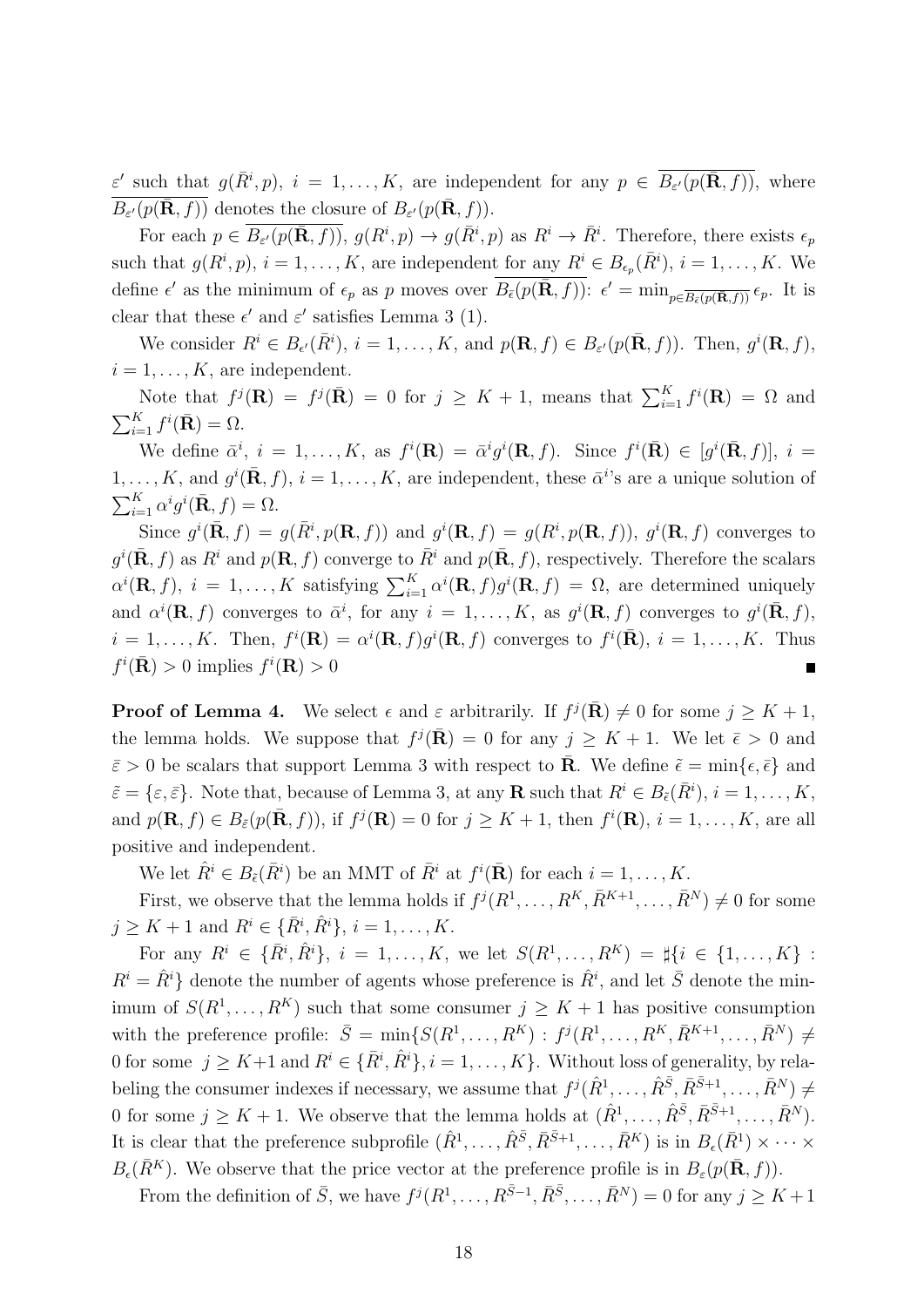and any  $R^i \in {\{\bar{R}^i, \hat{R}^i\}}, i = 1, \ldots, \bar{S} - 1$ . Since  $f^i(\bar{\mathbf{R}}), i = 1, \ldots, K$ , are all positive and independent and  $\hat{R}^i$  is a MMT of  $\bar{R}^i$  at  $f^i(\bar{\mathbf{R}})$ , we have  $p((R^1,\ldots,R^{\bar{S}-1},\bar{R}^{\bar{S}},\ldots,\bar{R}^N),f)$  $p(\bar{\mathbf{R}},f)$  and  $f^i(R^1,\ldots,R^{\bar{S}-1},\bar{R}^{\bar{S}},\ldots,\bar{R}^N) = f^i(\bar{\mathbf{R}})$  for any  $i=1,\ldots,K$ , and any  $R^i \in$  $\{\bar{R}^i, \hat{R}^i\}, i = 1, ..., \bar{S} - 1$ . In particular, we have  $f^{\bar{S}}(\hat{R}^1, ..., \hat{R}^{\bar{S}-1}, \bar{R}^{\bar{S}}, ..., \bar{R}^N) = f^{\bar{S}}(\bar{\mathbf{R}})$ and  $p((\hat{R}^1,\ldots,\hat{R}^{\bar{S}-1},\bar{R}^{\bar{S}},\ldots,\bar{R}^N),f) = p(\bar{\mathbf{R}},f)$ . Since  $\hat{R}^{\bar{S}}$  is an MMT of  $\bar{R}^{\bar{S}}$  at  $f^{\bar{S}}(\bar{\mathbf{R}})$ , we have  $p((\hat{R}^1, \ldots, \hat{R}^{\bar{S}}, \bar{R}^{\bar{S}+1}, \ldots, \bar{R}^N), f) = p(\bar{\mathbf{R}}, f)$  as desired.

Next, we consider the case where  $f^j(R^1, \ldots, R^K, \overline{R}^{K+1}, \ldots, \overline{R}^N) = 0$  for any  $j \geq K+1$ and any  $R^i \in {\{\bar{R}^i, \hat{R}^i\}}$ ,  $i = 1, ..., K$ . Note that  $f^i(R^1, ..., R^K, \bar{R}^{K+1}, ..., \bar{R}^N) = f^i(\bar{\mathbf{R}})$ for  $i = 1, ..., K$ , and  $p((R^1, ..., R^K, \bar{R}^{K+1}, ..., \bar{R}^N), f) = p(\bar{\mathbf{R}}, f)$  for any  $R^i \in {\{\bar{R}^i, \hat{R}^i\}}$ ,  $i = 1, \ldots, K$ , because  $f^i(\bar{\mathbf{R}}), i = 1, \ldots, K$ , are all positive and independent and  $\hat{R}^i$  is an MMT of  $\bar{R}^i$  at  $f^i(\bar{\mathbf{R}}), i = 1, \ldots, K$ .

For each  $i = 1, ..., K$ , we consider a function  $\bar{\phi}^i : \varepsilon' \mapsto \bar{\phi}^i(\varepsilon')$  that maps  $\varepsilon'$  to  $\phi'$  in Lemma 2 with respect to  $\bar{R}^i$  and  $\hat{R}^i$ . Furthermore we define a function  $\phi^i : \varepsilon' \to \phi(\varepsilon')$  as  $\phi^i(\varepsilon') = \min\{\bar{\phi}^i(\varepsilon'), \varepsilon'\}.$  Then, of course, for any  $\varepsilon$  and any  $\mathbf{R}^{-i}$ , if  $f^i(\bar{R}^i, \mathbf{R}^{-i}) \neq 0$  and  $p((\bar{R}^i, \mathbf{R}^{-i}), f) \in B_{\phi^i(\varepsilon)}(p(\mathbf{R}, f)),$  then  $p(\hat{R}^i; G^i(\mathbf{R}^{-i})) \in B_{\varepsilon}(p(\mathbf{R}, f))$  because of Lemma 2.

Starting from the preference profile  $\bar{\mathbf{R}}$ , we replace  $\bar{R}^i$  with preferences in a neighborhood of  $\hat{R}^i$  for  $i = 1, \ldots, K$ , as follows.

We first replace  $\bar{R}^1$  with  $\hat{R}^1$ . This replacement does not change the price vector. We let  $\epsilon^1$  be a sufficiently small scalar such that  $B_{\epsilon^1}(\hat{R}^1) \subset B_{\epsilon}(\bar{R}^1)$  and

$$
p(R^1; G^1(\bar{\mathbf{R}}^{-1})) \subset B_{\phi^2 \circ \cdots \circ \phi^K(\tilde{\varepsilon})}(p(\bar{\mathbf{R}}, f))
$$
\n(10)

for any  $R^{1'} \in B_{\epsilon^1}(\hat{R}^1)$ . Note that  $f^1(\mathbf{R})$  is the unique intersection of  $UC(f^1(\mathbf{R}); \hat{R}^1)$  and  $G^1(\mathbf{R}^{-1})$ . Therefore, if  $R^1$  is sufficiently close to  $\hat{R}^1$ , then  $f(R^1, \bar{\mathbf{R}}^{-1})$  and  $p(R^1, G^1(\bar{\mathbf{R}}^{-1}))$ are sufficiently close to  $f^1(\bar{\mathbf{R}})$  and  $p(\bar{\mathbf{R}}, f)$ , respectively, as discussed after Lemma 1. Thus, a value of  $\epsilon^1$  satisfying the desired properties exists.

The lemma holds if  $f^j(R^1, \bar{\mathbf{R}}^{-1}) \neq 0$  for some  $j \geq K + 1$  with some  $R^1 \in B_{\epsilon^1}(\hat{R}^1)$ . We suppose that  $f^j(R^1, \bar{\mathbf{R}}^{-1}) = 0$  for any  $j \geq K + 1$  and any  $R^1 \in B_{\epsilon^1}(\hat{R}^1)$ . Then,  $f^{i}(R^{1}, \bar{\mathbf{R}}^{-1}), i = 1, \ldots, K$ , are all positive and independent because  $R^{1} \in B_{\epsilon^{1}}(\hat{R}^{1}) \subset$  $B_{\tilde{\epsilon}}(\bar{R}^1)$  and  $p((R^1', \bar{\mathbf{R}}^{-1}), f) \in B_{\phi^2 \circ \cdots \circ \phi^K(\tilde{\epsilon})}(p(\bar{\mathbf{R}}, f))) \subset B_{\tilde{\epsilon}}(p(\bar{\mathbf{R}}, f)).$ 

Then, we replace  $R^2$  with  $\hat{R}^2$ . By (10) and Lemma 2, we have

$$
p(\hat{R}^2; G^2(R^1', \bar{\mathbf{R}}^{-\{1,2\}})) \subset B_{\phi^3 \circ \cdots \circ \phi^K(\tilde{\varepsilon})}(p(\bar{\mathbf{R}}, f))
$$
\n(11)

for any  $R^{1} \in B_{\epsilon^1}(\hat{R}^1)$ . We let  $\epsilon^2$  be sufficiently small such that  $B_{\epsilon^2}(\hat{R}^2) \subset B_{\epsilon}(\bar{R}^2)$  and

$$
p(R^{2\prime}; G^{2}(R^{1\prime}, \bar{\mathbf{R}}^{-\{1,2\}}), f) \subset B_{\phi^{3}\circ\cdots\circ\phi^{K}(\tilde{\varepsilon})}(p(\bar{\mathbf{R}}, f))
$$
\n(12)

for any  $R^{2\prime} \in B_{\epsilon^2}(\hat{R}^2)$  and any  $R^{1\prime} \in B_{\epsilon^1}(\hat{R}^1)$ . Note that a sufficiently small value of  $\epsilon^2$ ensures (12) because of (11).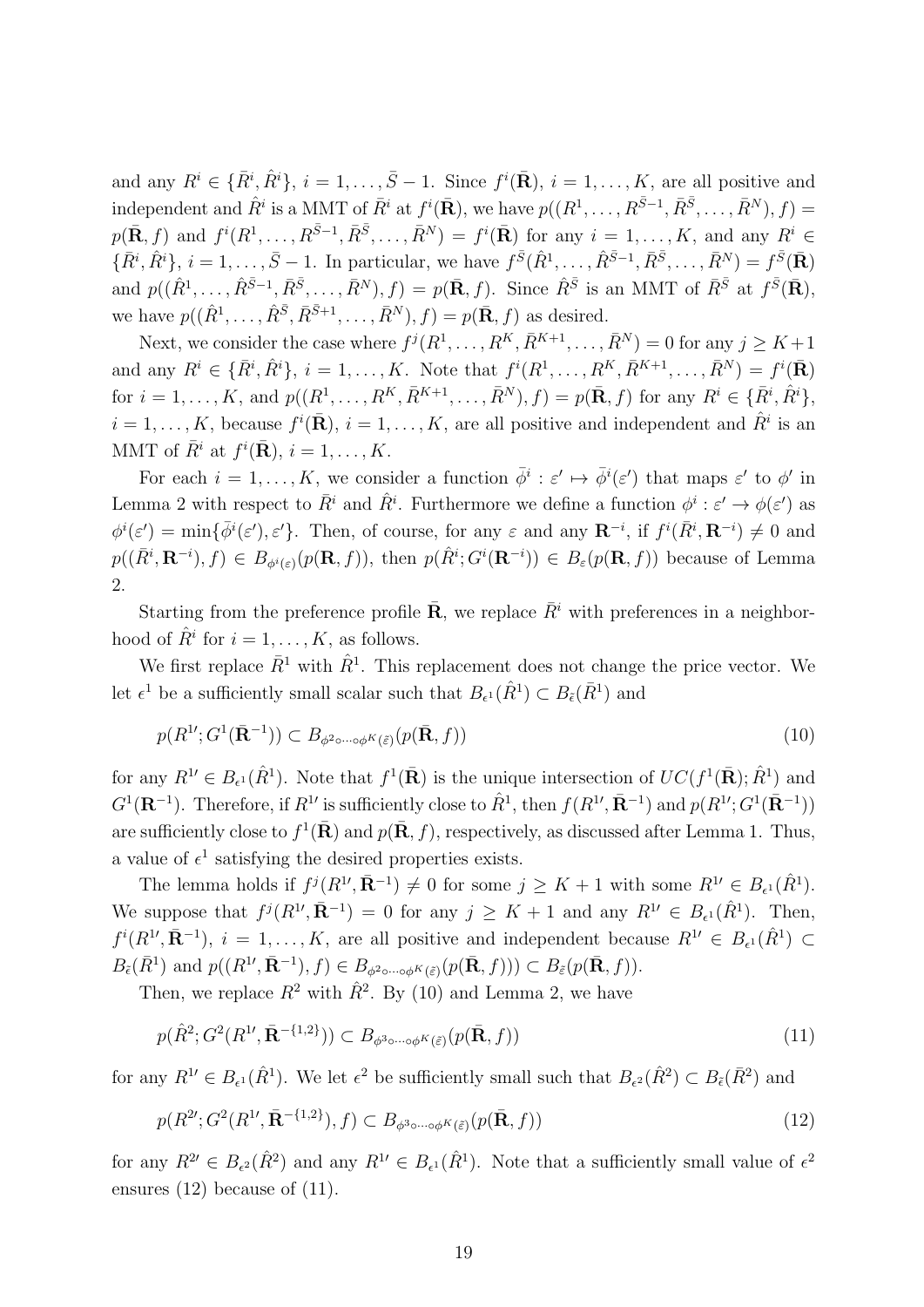The lemma holds if  $f^j(R^1, R^2, \bar{\mathbf{R}}^{-{1,2\}}) \neq 0$  for some  $j \geq K+1$  and some  $(R^1, R^2) \in$  $B_{\epsilon^1}(\hat{R}^1) \times B_{\epsilon^2}(\hat{R}^2)$ . We suppose that  $f^j(R^{1}, R^{2}, \bar{\mathbf{R}}^{-\{1,2\}}) = 0$  for any  $j \geq K + 1$  and any  $(R^{1}, R^{2}) \in B_{\epsilon^1}(\hat{R}^1) \times B_{\epsilon^2}(\hat{R}^2)$ . Then  $f^i(R^{1}, R^{2}, \bar{\mathbf{R}}^{-\{1,2\}}), i = 1, ..., K$ , are all positive and independent because  $(R^{1}, R^{2}) \in B_{\epsilon^1}(\hat{R}^1) \times B_{\epsilon^2}(\hat{R}^2) \subset B_{\epsilon}(\bar{R}^1) \times B_{\epsilon}(\bar{R}^2)$  and  $p((R^1, R^2, \bar{\mathbf{R}}^{-{1,2\}}), f) \in B_{\phi^3 \circ \cdots \circ \phi^K(\tilde{\varepsilon})}(p(\bar{\mathbf{R}}, f)) \subset B_{\tilde{\varepsilon}}(p(\bar{\mathbf{R}}, f)).$ 

Then, we replace  $\bar{R}^3$  with  $\hat{R}^3$ . By (12) and Lemma 2, we have

$$
p(\hat{R}^3; G^3(R^{1\prime}, R^{2\prime}, \bar{\mathbf{R}}^{-\{1,2,3\}})) \subset B_{\phi^4 \circ \cdots \circ \phi^K(\tilde{\varepsilon})}(p(\bar{\mathbf{R}}, f))
$$

for any  $(R^{1}, R^{2}) \in B_{\epsilon^1}(\hat{R}^1) \times B_{\epsilon^2}(\hat{R}^2)$ . We let  $\epsilon^3$  be a sufficiently small scalar such that  $B_{\epsilon^3}(\hat{R}^3) \subset B_{\tilde{\epsilon}}(\bar{R}^3)$  and

$$
p(R^{3\prime}; G^3(R^{1\prime}, R^{2\prime}, \bar{\mathbf{R}}^{-\{1,2,3\}})) \subset B_{\phi^4 \circ \cdots \circ \phi^K(\tilde{\varepsilon})}(p(\bar{\mathbf{R}}, f))
$$

for any  $R^{3}$ <sup>*'*</sup>  $\in B_{\epsilon^3}(\hat{R}^3)$  and any  $(R^{1}, R^{2}) \in B_{\epsilon^1}(\hat{R}^1) \times B_{\epsilon^2}(\hat{R}^2)$ .

The lemma holds if  $f^j(R^1, \ldots, R^{3}, \bar{\mathbf{R}}^{-\{1,2,3\}}) \neq 0$  for some  $j \geq K+1$  and some  $(R^{1},\ldots,R^{3})\in B_{\epsilon^1}(\hat{R}^1)\times\cdots\times B_{\epsilon^3}(\hat{R}^3)$ . We suppose that  $f^j(R^{1},\ldots,R^{3},\bar{\mathbf{R}}^{-\{1,2,3\}})=0$  for any  $j \geq K+1$  and any  $(R^{1}, \ldots, R^{3}) \in B_{\epsilon^1}(\hat{R}^1) \times \cdots \times B_{\epsilon^3}(\hat{R}^3)$ . Then,  $f^i(R^{1}, \ldots, R^{3}, \bar{\mathbf{R}}^{-\{1,2,3\}})$ ,  $i = 1, \ldots, K$ , are still all positive and independent because  $(R^1', \ldots, R^{3'}) \in B_{\tilde{\epsilon}}(\hat{R}^1) \times \cdots \times$  $B_{\tilde{\epsilon}}(\hat{R}^3)$  and  $p((R^1, \ldots, R^{3\prime}, \bar{\mathbf{R}}^{-\{1,2,3\}}), f) \in B_{\tilde{\epsilon}}(p(\bar{\mathbf{R}}, f)).$ 

We repeat this process. Finally, we replace  $\bar{R}^K$  with  $\hat{R}^K$  and have

$$
p(\hat{R}^K; G^K(R^1, \dots, R^{K-1}, \bar{R}^{K+1}, \dots, \bar{R}^N)) \subset B_{\tilde{\varepsilon}}(p(\bar{\mathbf{R}}, f))
$$

for any  $(R^{1},..., R^{K-1}) \in B_{\epsilon^1}(\hat{R}^1) \times \cdots \times B_{\epsilon^{K-1}}(\hat{R}^{K-1})$ . We let  $\epsilon^K$  be a sufficiently small scalar such that  $B_{\epsilon K}(\hat{R}^K) \subset B_{\tilde{\epsilon}}(\bar{R}^K)$  and

$$
p(R^{K\prime}; G^K(R^{1\prime}, \ldots, R^{K-1\prime}, \bar{R}^{K+1}, \ldots, \bar{R}^N)) \subset B_{\tilde{\varepsilon}}(p(\bar{\mathbf{R}}, f))
$$

for any  $R^{K} \in B_{\epsilon^K}(\hat{R}^K)$  and any  $(R^1, \ldots, R^{K-1}) \in B_{\epsilon^1}(\hat{R}^1) \times \cdots \times B_{\epsilon^{K-1}}(\hat{R}^{K-1})$ . There should exist some preference profile  $(R^{1},..., R^{K}) \in B_{\epsilon^1}(\hat{R}^1) \times \cdots \times B_{\epsilon^K}(\hat{R}^K) \subset B_{\epsilon}(\bar{R}^1) \times$  $\cdots \times B_{\epsilon}(\bar{R}^{K})$  such that  $f^{j}(R^{1}, \ldots, R^{K}, \bar{R}^{K+1}, \ldots, \bar{R}^{N}) \neq 0$  for some  $j \geq K+1$ . Otherwise,  $f(\cdot, \ldots, \cdot, \bar{R}^{K+1}, \ldots, \bar{R}^N)$  becomes a social choice function in the economy with agents  $i = 1, \ldots, K$ , that is Pareto efficient, strategy-proof, and non-alternately dictatorial on  $B_{\epsilon^1}(\hat{R}^1) \times \cdots \times B_{\epsilon^K}(\hat{R}^K)$ . This contradicts Proposition 1. This ends the proof of Lemma 4.

**Proof of Corollary 1.** Contrary to the statement of the corollary, we suppose that for each  $j \geq K+1$  there exist  $\epsilon^j$  and  $\varepsilon^j$  such that no  $(\tilde{R}^1, \ldots, \tilde{R}^K) \in B_{\epsilon^j}(\bar{R}^1) \times \cdots \times B_{\epsilon^j}(\bar{R}^K)$ satisfies  $p((\tilde{R}^1, \ldots, \tilde{R}^K, \bar{R}^{K+1}, \ldots, \bar{R}^N), f) \in B_{\varepsilon^j}(p(\bar{\mathbf{R}}, f))$  and  $f^j(\tilde{R}^1, \ldots, \tilde{R}^K, \bar{R}^{K+1}, \ldots, \bar{R}^N) \notin$  $\{0, \Omega\}$ . We let  $\bar{\epsilon} = \min\{\epsilon^{K+1}, \ldots, \epsilon^N\}$  and  $\bar{\epsilon} = \min\{\epsilon^{K+1}, \ldots, \epsilon^N\}$ . Then, there is  $(\tilde{R}^1, \ldots, \tilde{R}^K) \in B_{\bar{\epsilon}}(\bar{R}^1) \times \cdots \times B_{\bar{\epsilon}}(\bar{R}^K)$  satisfies  $p((\tilde{R}^1, \ldots, \tilde{R}^K, \bar{R}^{K+1}, \ldots, \bar{R}^N), f) \in B_{\bar{\epsilon}}(p(\bar{\mathbf{R}}, f))$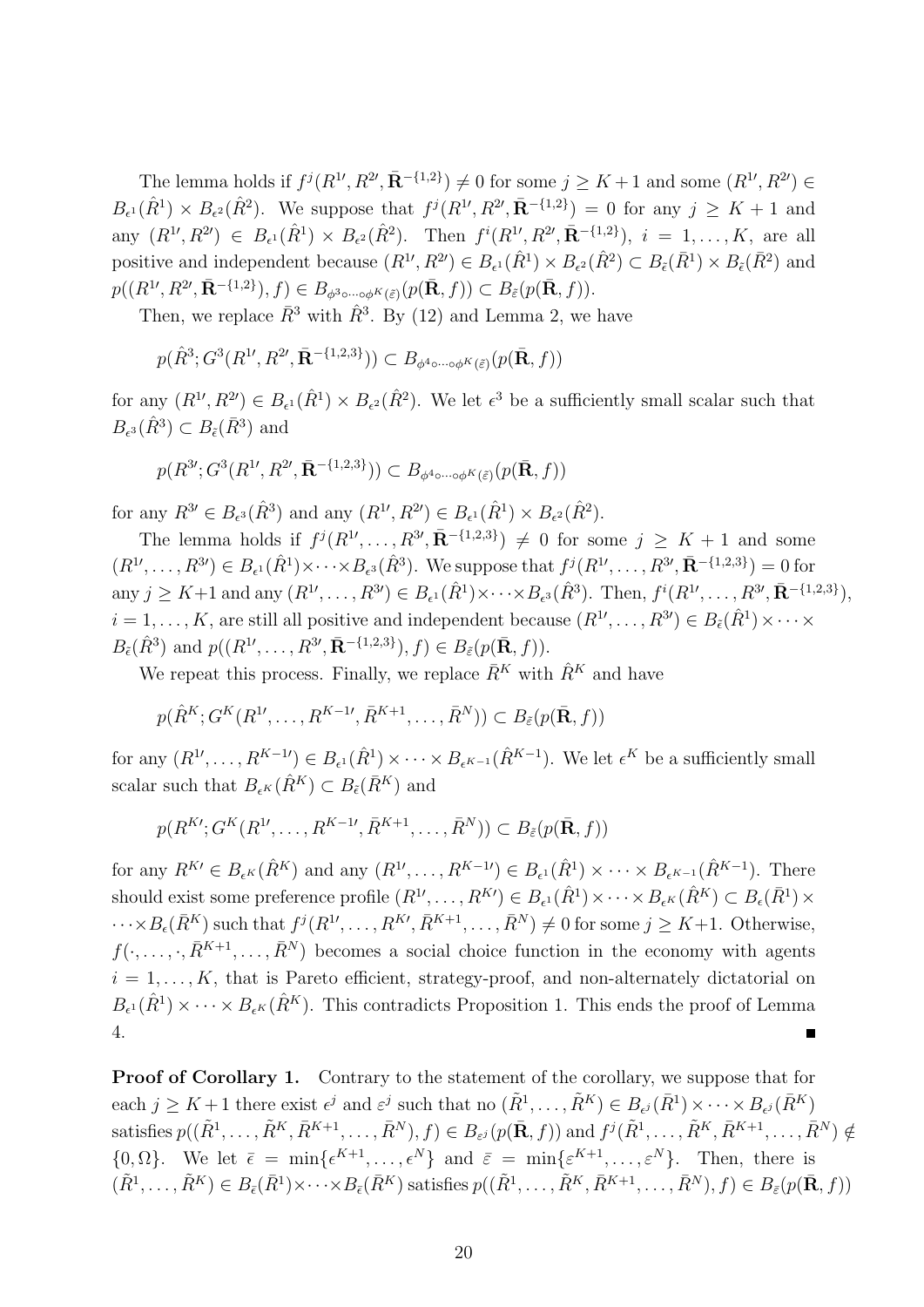and  $f^j(\tilde{R}^1,\ldots,\tilde{R}^K,\bar{R}^{K+1},\ldots,\bar{R}^N) \notin \{0,\Omega\}$  for any  $j \geq K+1$ . This contradicts Lemma 4.

**Proof of Lemma 5.** We select  $\epsilon$  and  $\varepsilon$  arbitrarily. If  $f^j(\bar{\mathbf{R}}) \neq 0$  for some  $j \geq K + 1$ , the lemma holds. We suppose that  $f^{j}(\bar{\mathbf{R}}) = 0$  for any  $j \geq K + 1$ . We let  $\bar{\epsilon} > 0$  and  $\bar{\varepsilon} > 0$  be scalars that support Lemma 3 with respsect to **R**. We define  $\tilde{\epsilon} = \min\{\epsilon, \bar{\epsilon}\}\$  and  $\tilde{\varepsilon} = {\varepsilon, \bar{\varepsilon}}.$ 

Without loss of generality, we assume that  $f^1(\bar{R}) \notin \{0, \Omega\}$ . Then, there exists some  $2 \leq i \leq K$  who is assigned positive consumption at **R**. Without loss of generality, we assume that  $f^{i}(\bar{\mathbf{R}}) \neq 0$  for  $i = 2, ..., M_1$ , where  $2 \leq M_1 \leq K$ . When we apply Lemma 4 to agents  $i = 1, ..., M_1$ , there exist  $(\tilde{R}^1, ..., \tilde{R}^{M_1}) \in B_{\tilde{\epsilon}}(\bar{R}^1) \times \cdots \times B_{\tilde{\epsilon}}(\bar{R}^{M_1})$ and  $j \geq M_1 + 1$  such that

$$
p((\tilde{R}^{1},\ldots,\tilde{R}^{M_{1}},\bar{R}^{M_{1}+1},\ldots,\bar{R}^{N}),f)\in B_{\tilde{\varepsilon}}(p(\bar{\mathbf{R}},f))
$$
\n(13)

and

$$
f^{j}(\tilde{R}^{1},\ldots,\tilde{R}^{M_{1}},\bar{R}^{M_{1}+1},\ldots,\bar{R}^{N}) \notin \{0,\Omega\}.
$$
 (14)

If (14) holds with some agent  $j \geq K + 1$ , then the lemma holds. We assume that

$$
f^{j}(\tilde{R}^{1},\ldots,\tilde{R}^{M_{1}},\bar{R}^{M_{1}+1},\ldots,\bar{R}^{N})=0
$$

for any  $j \geq K + 1$  and any  $(\tilde{R}^1, \ldots, \tilde{R}^{M_1}) \in B_{\tilde{\epsilon}}(\bar{R}^1) \times \cdots \times B_{\tilde{\epsilon}}(\bar{R}^{M_1})$  satisfying (13).

We apply Corollary 1 to agents  $i = 1, ..., M_1$ . There exists  $j \geq M_1 + 1$  such that for any  $\epsilon_1$  and  $\varepsilon_1$ , some  $(R_{(1)}^1, \ldots, R_{(1)}^{M_1}) \in B_{\epsilon_1}(\bar{R}^1) \times \cdots \times B_{\epsilon_1}(\bar{R}^{M_1})$  satisfies

$$
p((R_{(1)}^1, \ldots, R_{(1)}^{M_1}, \bar{R}^{M_1+1}, \ldots, \bar{R}^N), f) \in B_{\varepsilon_1}(p(\bar{\mathbf{R}}, f))
$$
\n(15)

and

$$
f^{j}(R_{(1)}^{1},\ldots,R_{(1)}^{M_{1}},\bar{R}^{M_{1}+1},\ldots,\bar{R}^{N}) \notin \{0,\Omega\}.
$$
 (16)

Without loss of generality, we assume that agents  $j = M_1 + 1, \ldots, M_2$ , where  $M_1 + 1 \leq$  $M_2 \leq K$ , are such agents, and set a sufficiently small  $\epsilon_1 < \tilde{\epsilon}$  and  $\epsilon_1 < \tilde{\epsilon}$ , and we fix  $(R_{(1)}^1, \ldots, R_{(1)}^{M_1}) \in B_{\epsilon_1}(\bar{R}^1) \times \cdots \times B_{\epsilon_1}(\bar{R}^{M_1})$  satisfying (15) and (16).

Remember Lemma 4 and our choice of the scalars  $\epsilon_1$  and  $\epsilon_1$ . First,  $g^i((R^1_{(1)}, \ldots, R^{M_1}_{(1)},$  $\overline{R}^{M_1+1}, \ldots, \overline{R}^N$ ,  $f$ ,  $i = 1, \ldots, K$ , are independent because  $g^i$ ( $\overline{\mathbf{R}}, f$ ),  $i = 1, \ldots, K$ , are independent,  $R^i_{(1)} \in B_{\epsilon_1}(\bar{R}^i) \subset B_{\tilde{\epsilon}}(\bar{R}^i), i = 1, ..., M_1$ , and  $p((R^1_{(1)}, ..., R^{M_1}_{(1)}, \bar{R}^{M_1+1}, ..., \bar{R}^N), f) \in$  $B_{\varepsilon_1}(p(\bar{\mathbf{R}},f)) \subset B_{\tilde{\varepsilon}}(p(\bar{\mathbf{R}},f)).$  Furthermore  $f^i(R^1_{(1)},\ldots,R^{M_1}_{(1)},\tilde{R}^{M_1+1},\ldots,\tilde{R}^N) \neq 0$  for any  $i=1,\ldots,M_1, \text{ because } f^i(\bar{\mathbf{R}}) \neq 0 \text{ for } i=1,\ldots,\overset{.}{M_1}. \text{ As a result, } f^i(R^1_{(1)},\ldots,R^{M_1}_{(1)},\bar{R}^{M_1+1},\ldots,\bar{R}^N),$  $i = 1, \ldots, M_2$ , are all positive and independent.

Here, we let  $\bar{\epsilon}_1$  and  $\bar{\epsilon}_1$  be scalars such that they support Lemma 4 with respect to  $(R^1_{(1)},\ldots,R^{M_1}_{(1)},\bar{R}^{M_1+1},\ldots,\bar{R}^N)$  and satisfy  $B_{\bar{\epsilon}_1}(R^i_{(1)}) \subset B_{\epsilon}(\bar{R}^i)$  for  $i = 1,\ldots,M_1$ ,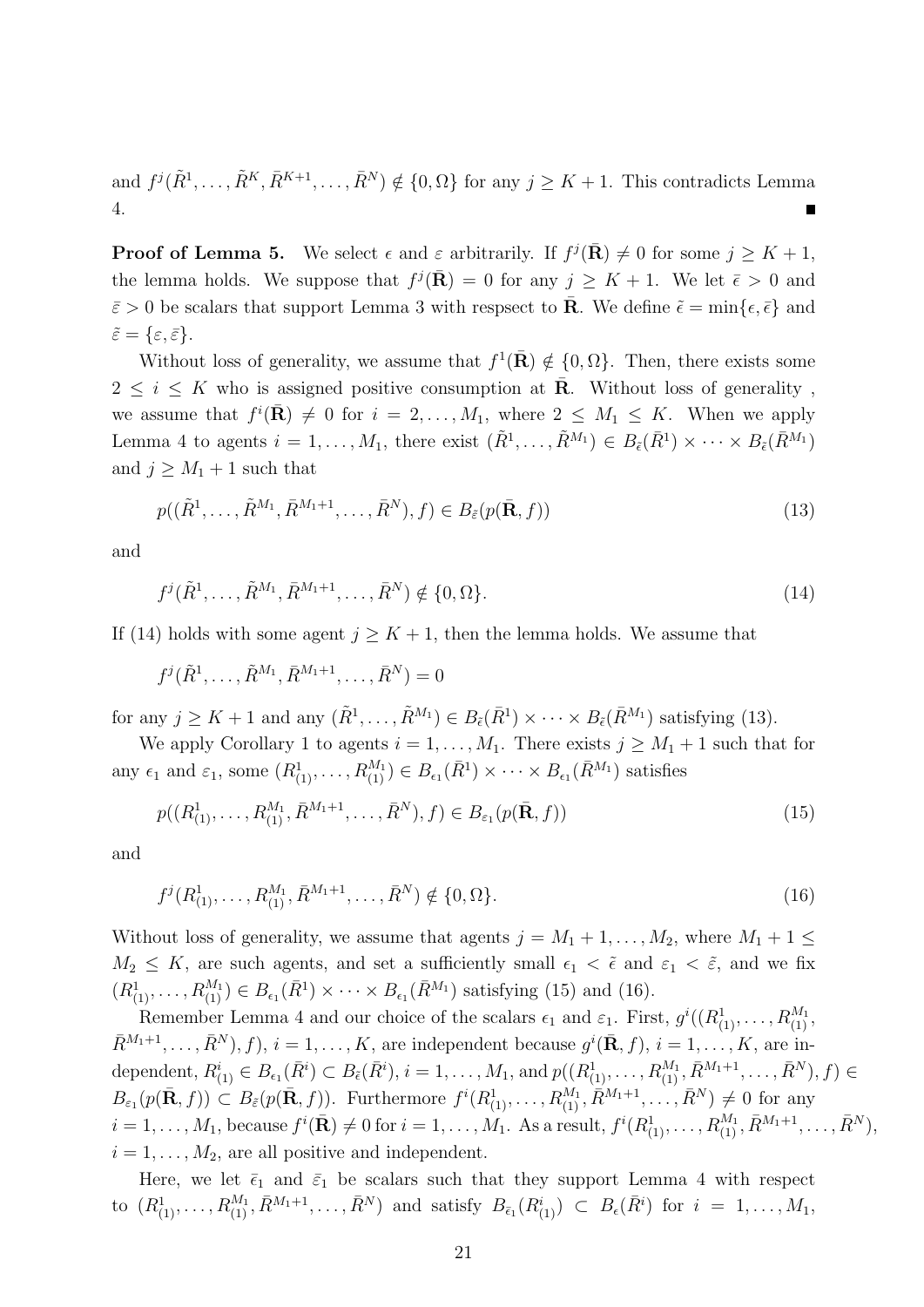$B_{\bar{\epsilon}_{1}}(\bar{R}^{i}) \subset B_{\epsilon}(\bar{R}^{i})$  for  $i = M_{1} + 1, ..., K$ , and  $B_{\bar{\epsilon}_{1}}(p(R_{(1)}^{1}, ..., R_{(1)}^{M_{1}}, \bar{R}^{M_{1}+1}, ..., \bar{R}^{N}), f) \subset$  $B_{\epsilon}(p(\mathbf{R},f)).$ 

We apply Lemma 4 to agents  $i = 1, ..., M_2$ . There exist  $(\tilde{R}^1, ..., \tilde{R}^{M_2}) \in B_{\bar{\epsilon}_1}(R^1_{(1)}) \times$  $\cdots \times B_{\bar{\epsilon}_1}(R_{(1)}^{M_1}) \times B_{\bar{\epsilon}_1}(\bar{R}^{M_1+1}) \times \cdots \times B_{\bar{\epsilon}_1}(\bar{R}^{M_2})$  and  $j \geq M_2+1$  such that

$$
p((\tilde{R}^1, \ldots, \tilde{R}^{M_2}, \bar{R}^{M_2+1}, \ldots, \bar{R}^N), f) \in B_{\bar{\varepsilon}_1}(p((R^1_{(1)}, \ldots, R^{M_1}_{(1)}, \bar{R}^{M_1+1}, \ldots, \bar{R}^N), f))(17)
$$

and

$$
f^{j}(\tilde{R}^{1},\ldots,\tilde{R}^{M_{2}},\bar{R}^{M_{2}+1},\ldots,\bar{R}^{N}) \notin \{0,\Omega\}. \tag{18}
$$

If (18) holds with some  $j \geq K + 1$ , the lemma holds. We assume that

$$
f^{j}(\tilde{R}^{1},\ldots,\tilde{R}^{M_2},\bar{R}^{M_2+1},\ldots,\bar{R}^{N})=0.
$$

for any  $j \geq K + 1$  and any  $(\tilde{R}^1, ..., \tilde{R}^{M_2}) \in B_{\bar{\epsilon}_1}(R^1_{(1)}) \times \cdots \times B_{\bar{\epsilon}_1}(R^{M_1}_{(1)}) \times B_{\bar{\epsilon}_1}(\bar{R}^{M_1+1}) \times$  $\cdots \times B_{\bar{\epsilon}_1}(\bar{R}^{M_2})$  satisfying (17).

We apply Corollary 1 to agents  $i = 1, \ldots, M_2$ . There exists  $j \geq M_2 + 1$  such that for any  $\epsilon_2$  and  $\varepsilon_2$ , some  $(R_{(2)}^1, \ldots, R_{(2)}^{M_2}) \in B_{\epsilon_2}(R_{(1)}^1) \times \cdots \times B_{\epsilon_2}(R_{(1)}^{M_1}) \times B_{\epsilon_2}(\bar{R}^{M_1+1}) \times \cdots \times B_{\epsilon_2}(\bar{R}^{M_2})$ satisfies

$$
p((R_{(2)}^1, \ldots, \tilde{R}_{(2)}^{M_2}, \bar{R}^{M_2+1}, \ldots, \bar{R}^N), f) \in B_{\varepsilon_2}(p((R_{(1)}^1, \ldots, \tilde{R}_{(1)}^{M_1}, \bar{R}^{M_1+1}, \ldots, \bar{R}^N), f))(19)
$$

and

$$
f^{j}(R_{(2)}^{1},\ldots,\tilde{R}_{(2)}^{M_2},\bar{R}^{M_2+1},\ldots,\bar{R}^{N}) \notin \{0,\Omega\}.
$$
\n(20)

Without loss of generality, we assume that agents  $j = M_2 + 1, \ldots, M_3$ , where  $M_2 + 1 \leq$  $M_3 \leq K$ , are such agents. We set  $\epsilon_2 < \bar{\epsilon}_1$  and  $\epsilon_2 < \bar{\epsilon}_1$ , and we fix  $(R_{(2)}^1, \ldots, \tilde{R}_{(2)}^{M_2}) \in$  $B_{\epsilon_2}(R^1_{(1)}) \times \cdots \times B_{\epsilon_2}(R^{M_1}_{(1)}) \times B_{\epsilon_2}(\bar{R}^{M_1+1}) \times \cdots \times B_{\epsilon_2}(\bar{R}^{M_2})$  satisfying (19) and (20).

Remember Lemma 4 and our choice of the scalars  $\epsilon_2$  and  $\varepsilon_2$ . First,  $g^i((R^1_{(2)},\ldots,\tilde{R}^{M_2}_{(2)},$  $\bar{R}^{M_2+1}, \ldots, \bar{R}^N), f), i = 1, \ldots, K, \text{ are independent because } g^i(R^1_{(1)}, \ldots, R^{M_1}_{(1)}, \bar{R}^{M_1+1}, \ldots, \bar{R}^N),$  $i = 1, ..., K$ , are independent,  $R_{(2)}^i \in B_{\epsilon_2}(R_{(1)}^i) \subset B_{\bar{\epsilon}_1}(\bar{R}^i)$ ,  $i = 1, ..., M_1, R_{(2)}^i \in$  $B_{\epsilon_2}(\bar{R}^i) \subset B_{\bar{\epsilon}_1}(\bar{R}^i), i = M_1 + 1, \ldots, M_2$ , and  $p(R_{(2)}^1, \ldots, \tilde{R}_{(2)}^{M_2}, \bar{R}^{M_2+1}, \ldots, \bar{R}^N) \in B_{\epsilon_2}(p((R_{(1)}^1, \ldots, R_{(1)}^{M_1}, \ldots, R_{(2)}^{M_2}))$  $(\bar{R}^{M_1+1}, \ldots, \bar{R}^N), f) \subset B_{\bar{\varepsilon}_1}(p((R^1_{(1)}, \ldots, R^{M_1}_{(1)}, \bar{R}^{\tilde{M_1}+1}, \ldots, \tilde{R}^N), f)).$  Furthermore,  $f^i(R^1_{(2)}, \ldots, \tilde{R}^{M_2}_{(2)},$  $\bar{R}^{M_2+1}, \ldots, \bar{R}^N) \neq 0$  for any  $i = 1, \ldots, M_2$ , because  $f^i(R^1_{(1)}, \ldots, R^{M_1}_{(1)}, \bar{R}^{M_1+1}, \ldots, \bar{R}^N) \neq 0$ for  $i = 1, ..., M_2$ . As a result,  $f^i(R_{(2)}^1, ..., \tilde{R}_{(2)}^{M_2}, \bar{R}^{M_2+1}, ..., \bar{R}^N)$ ,  $i = 1, ..., M_3$ , are all positive and independent.

We repeat this process. In each step, we have at least one additional agent who receives positive consumption at the preference profile in the  $\epsilon$ -neighborhood of **R**, where the price vector is in the *ε*-neighborhood of  $p(\mathbf{R})$ . Finally, some agent  $j \geq K + 1$  should receive positive consumption. This ends the proof of Lemma 5.

**Proof of Corollary 2.** Contrary to the statement of the corollary, we suppose that for each  $j \geq K+1$  there exist  $\epsilon^j$  and  $\varepsilon^j$  such that no  $(\tilde{R}^1, \ldots, \tilde{R}^K) \in B_{\epsilon^j}(\bar{R}^1) \times \cdots \times B_{\epsilon^j}(\bar{R}^K)$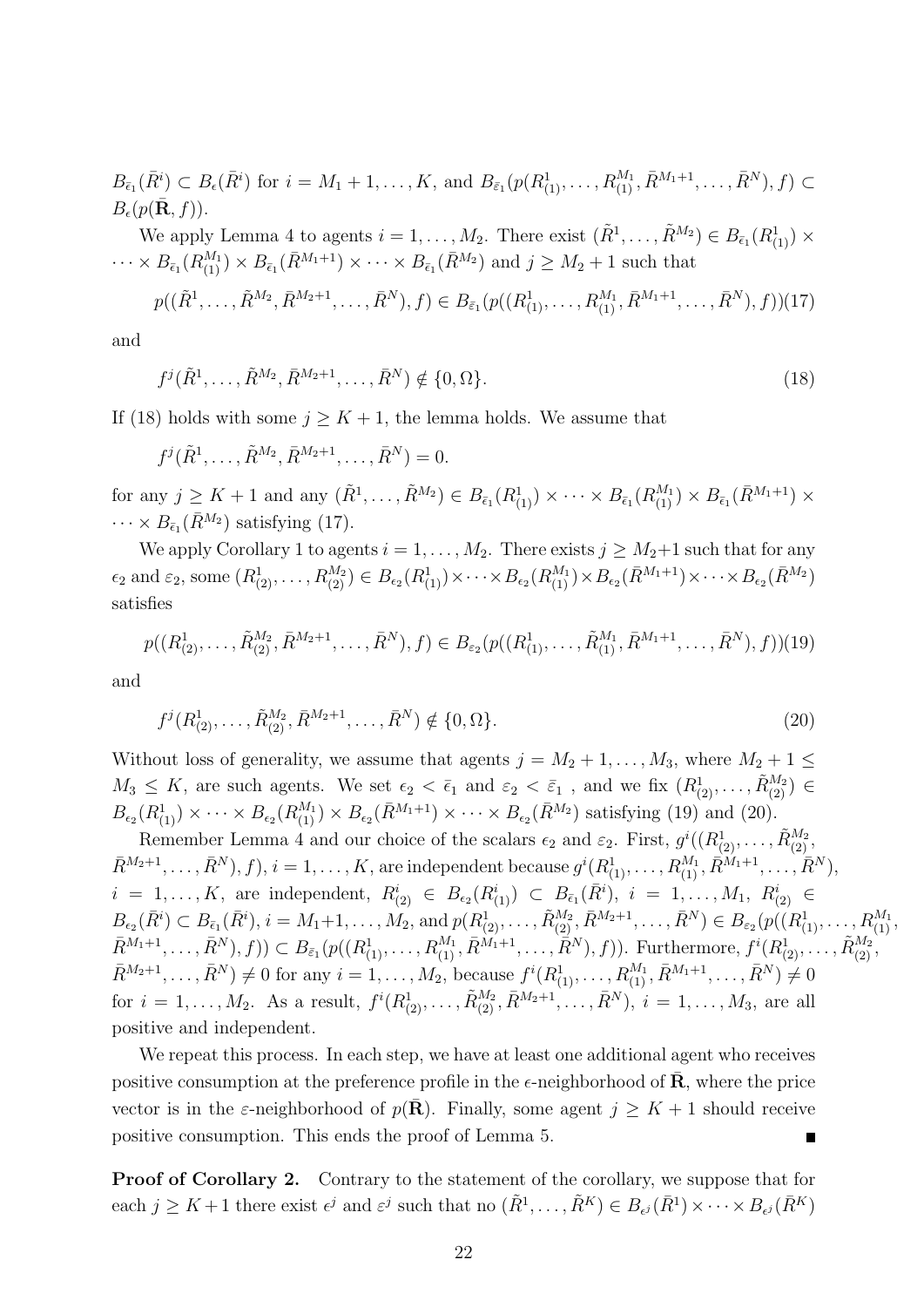satisfies  $p((\tilde{R}^1, \ldots, \tilde{R}^K, \bar{R}^{K+1}, \ldots, \bar{R}^N), f) \in B_{\varepsilon^j}(p(\bar{\mathbf{R}}, f))$  and  $f^j(\tilde{R}^1, \ldots, \tilde{R}^K, \bar{R}^{K+1}, \ldots, \bar{R}^N) \notin$  $\{0, \Omega\}$ . We let  $\bar{\epsilon} = \min\{\epsilon^{K+1}, \ldots, \epsilon^N\}$  and  $\bar{\epsilon} = \min\{\epsilon^{K+1}, \ldots, \epsilon^N\}$ . Then, there is  $(\tilde{R}^1, \ldots, \tilde{R}^K) \in B_{\bar{\epsilon}}(\bar{R}^1) \times \cdots \times B_{\bar{\epsilon}}(\bar{R}^K)$  satisfies  $p((\tilde{R}^1, \ldots, \tilde{R}^K, \bar{R}^{K+1}, \ldots, \bar{R}^N), f) \in B_{\bar{\epsilon}}(p(\bar{\mathbf{R}}, f))$ and  $f^j(\tilde{R}^1,\ldots,\tilde{R}^K,\bar{R}^{K+1},\ldots,\bar{R}^N) \notin \{0,\Omega\}$  for any  $j \geq K+1$ . This contradicts Lemma 5.

**Proof of Lemma 6.** We write  $a^i = ((1/\alpha_1^i)^{1/(\rho-1)}, \ldots, (1/\alpha_L^i)^{1/(\rho-1)})$ . First of all, it is clear that the lemma holds when  $a^i$ ,  $i = 1, ..., N$ , are independent. If  $a^i$ ,  $i = 1, ..., N$ , are independent,  $\beta^{i}(\delta, z^{i}), i = 1, \ldots, N$ , are positive and independent with any vectors  $\bar{z}^{i}$ ,  $i = 1, \ldots, N$ , when  $\delta^i$ ,  $i = 1, \ldots, N$ , are sufficiently small.

When they are dependent,  $\bar{z}^i$ ,  $i = 1, \ldots, N$ , can be obtained as follows, for example. Without loss of generality we assume that the vectors  $a^1, \ldots, a^N$  span *S*-dimensional space, where  $S \leq N$  and  $a^1, \ldots, a^S$  are independent. We set  $\bar{z}^i = a^i$  for  $i = 1, \ldots, S$ . We let  $\langle a^1, \ldots, a^S \rangle$  denote the *S*-dimensinal vector space spanned by  $a^1, \ldots, a^S$  and let  $\langle a^1, \ldots, a^S \rangle$ <sup>⊥</sup> denote the orthogonal complement space of  $(L - S)$ -dimensions, We select  $\overline{z}^i$ ,  $i = S + 1, \ldots, N$ , so that they are independent vectors in  $\langle a^1, \ldots, a^S \rangle^{\perp}$ . When  $\delta^i$  is sufficiently small  $a^i + \delta^i \bar{z}^i$  is positive for any  $i = 1, \ldots, N$ . Their independence is clear from the construction. П

**Proof of Lemma 7.** In the proof of Lemma 6, we set  $\bar{z}^i$  so that  $a^i + \delta^i \bar{z}^i$ ,  $i = 1, \ldots N$ , are independent. It is clear that any vector  $z^i$  sufficiently close to  $\bar{z}^i$  sustains the independence, and Lemma 6 holds with  $z^i$  instead of  $\bar{z}^i$ . That is, there exists  $\bar{t}$  such that  $\beta^i(\delta^i, z^i)$ ,  $i = 1, \ldots, N$  are independent for any  $0 < \delta^i \leq \overline{\delta}$  and any  $z^i \in B_{\overline{t}}(\overline{z}^i), i = 1, \ldots, N$ .

For each  $\delta^i$  and  $z^i \in B_t(\bar{z}^i)$ , we obtain  $\alpha^i_{\delta}$  $\delta^{i}z^{i} = (\alpha_{\delta}^{i})$  $\delta^{i} z^{i_1}, \ldots, \alpha^{i} \delta^{i} z^{i_L}$ ) by solving

$$
((1/\hat{\alpha}_{\delta^i z^i 1}^{i})^{1/(\rho-1)}, \dots, (1/\hat{\alpha}_{\delta^i z^i L}^{i})^{1/(\rho-1)}) = \beta^i(\delta^i, z^i)
$$
\n(21)

and define  $\alpha^i_\beta$  $\delta^{i}z^{i} = (\alpha_{\delta}^{i})$  $\delta^{i}z_{i1}, \ldots, \alpha^{i}{}_{\delta^{i}z^{i}L}$  as the normalization of  $\hat{\alpha}^{i}_{\delta}$ *δ iz <sup>i</sup>* : *α i*  $\hat{\alpha}^i_{\delta^i z^i} = \hat{\alpha}^i_{\delta^i}$  $\frac{i}{\delta^i z^i}/$   $\parallel \hat{\alpha}^i_{\delta}$ *δ iz <sup>i</sup> ∥*. Then, as in the case of  $U_{\alpha_{\delta i}^i}$ , with any price *p*, the consumption-direction vectors of  $U_{\alpha_{\delta i z_i}^i}$ ,  $i = 1, \ldots, N$ , are independent for any  $0 < \delta^i < \overline{\delta}$  and any  $z^i \in B_{\overline{t}}(\overline{z}^i)$  because of the independence of  $\beta(\delta^i, z^i)$ ,  $i = 1, \ldots, N$ .

We define  $G^i(\delta^i, \bar{t}, p) = \bigcup_{z^i \in B_{\bar{t}}(\bar{z}^i)} g^i(U_{\alpha^i_{\delta^i z^i}}, p)$  as the set of the consumption-direction vectors of  $U_{\alpha_{i,j}^i}$  at *p* while  $z^i$  moves over  $B_{\bar{t}}(\bar{z}^i)$ .

As  $R^i \to U_{\alpha_{\delta i}^i}$ , we have  $g(R^i, p) \to g^i(U_{\alpha_{\delta i}^i}, p)$ . Therefore, for each p and  $0 < \delta^i \leq \overline{\delta}$ , there exists  $\epsilon^{i}(p,\delta^{i})$  such that if  $R^{i} \in B_{\epsilon^{i}(p,\delta^{i})}(U_{\alpha^{i}_{\delta^{i},\rho}})$ , then  $g^{i}(R^{i},p) \in G^{i}(\delta^{i},\bar{t},p)$ . Finally, we define  $\epsilon^{i}(\delta^{i}) = \min_{p \in P} \epsilon(p, \delta^{i}).$ 

**Proof of Lemma 8.** When  $\delta^i = 0$ ,  $R^i_{\alpha^i_0,t,s}$  is an MMT of  $\bar{R}^i$  at  $\bar{g}^i$  and  $R^i_{\alpha^i_0,t,s} \to \bar{R}^i$  as  $t \to 0$  and  $s \to 0$ . We fix *s* and *t* such that  $R^i_{\alpha_0^i, t, s} \in B_\epsilon(\bar{R}^i)$  for any  $i = 1, \ldots, N$ .

Since  $R^i_{\alpha^i_{\delta i},t,s} \to R^i_{\alpha^i_0,t,s}$  as  $\delta^i \to 0$ , we select  $\overline{\delta}^i$  such that  $R^i_{\alpha^i_{\overline{\delta}^i},t,s} \in B_{\epsilon}(\overline{R}^i)$ . Then we have  $R^i_{\alpha^i_{\delta^i},t,s} \in B_{\varepsilon}(\bar{R}^i)$  for any  $0 \leq \delta^i \leq \bar{\delta}^i$ .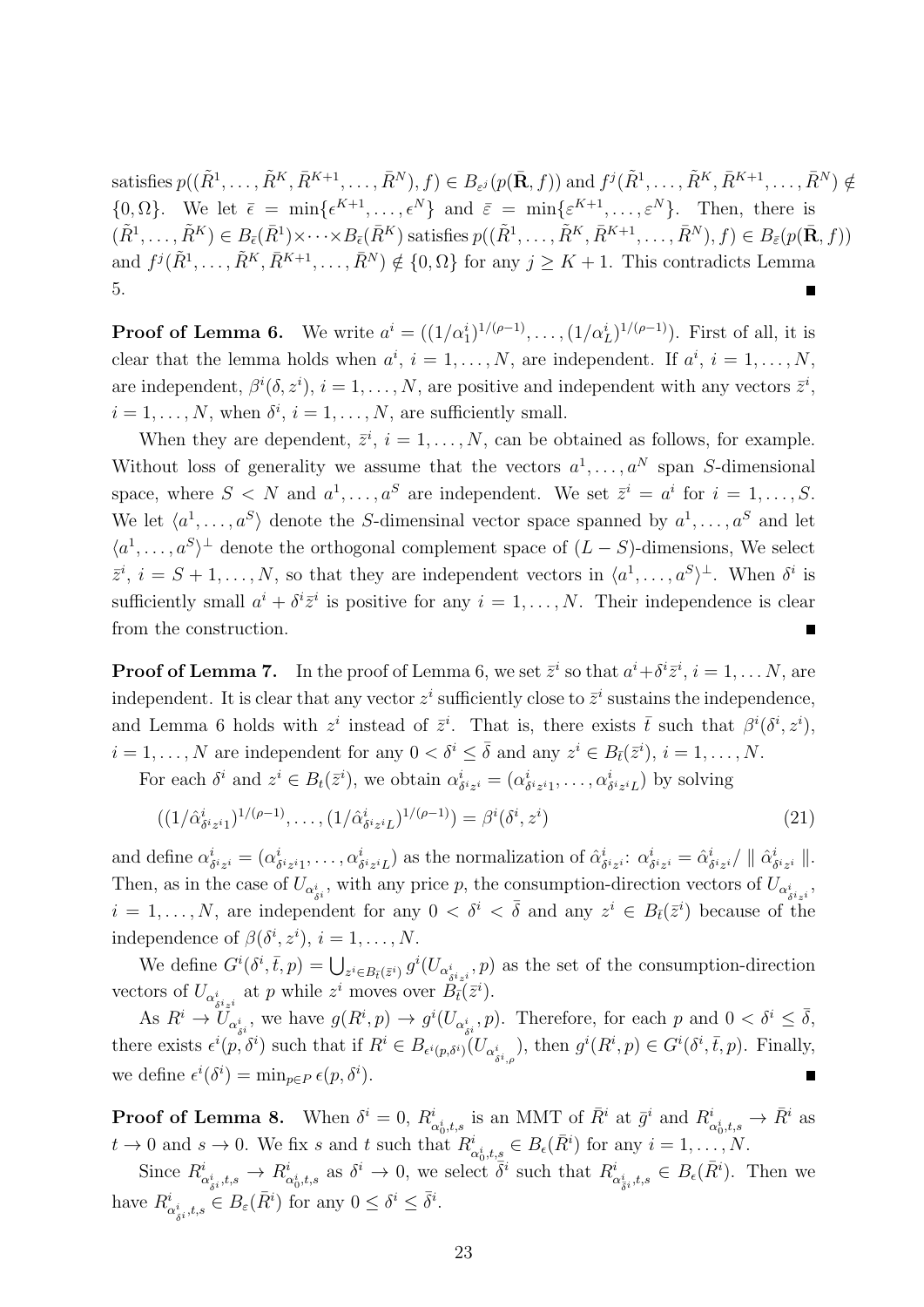For any  $0 < \delta^i \leq \bar{\delta}^i$ , the consumption-direction vectors of  $R^i_{\alpha^i_{\delta i},t,s}$ ,  $i = 1,\ldots,N$ , are independent for prices in a neighborhood of  $\bar{p}$ . That is there exists  $\varepsilon$  such that  $g(R^i_{\alpha^i_{\delta^i},t,s},p)$ ,  $i = 1, \ldots, N$ , are independent for  $p \in B_{\varepsilon}(\bar{p})$ .

**Proof of lemma 9.** Let  $\epsilon^i$  be the same as in Lemma 7 and set  $\bar{\varepsilon}$  such that  $g(R^i_{\alpha^i_{\delta^i},t,s},p)$  $g(U_{\alpha_{\delta i}^i}, p)$ ,  $i = 1, \ldots, N$ , for  $p \in B_{\bar{\varepsilon}}(\bar{p})$ . Then, Lemma 9 follows Lemma 7.

# **References**

- [1] S. Barber`a, M. Jackson (1995) Strategy-proof exchange, Econometrica 63: 51–87.
- [2] K. Hashimoto (2008) Strategy-proofness versus efficiency on the Cobb–Douglas domain of exchange economies, Social Choice and Welfare 31: 457–473.
- [3] L. Hurwicz (1972) On informationally decentralized systems, in: C. McGuire, R. Radner (eds), Decision and Organization, North-Holland, Amsterdam, pp. 297–336.
- [4] B.-G. Ju (2003) Strategy-proofness versus efficiency in exchange economies: general domain properties and applications, Social Choice and Welfare 21: 73–93.
- [5] M. Kato, S. Ohseto (2002) Toward general impossibility theorems in pure exchange economies, Social Choice and Welfare 19: 659–664.
- [6] Y. Kannai (1970) Continuity properties of the core of a market, Econometrica 38: 791–815.
- [7] T. Momi (2013a) Note on social choice allocation in exchange economies with Cobb– Douglas preferences, Social Choice and Welfare 40: 787–792.
- [8] T. Momi (2013b) Note on social choice allocation in exchange economies with many agents, Journal of Economic Theory 148: 1237–1254.
- [9] T. Momi (2017) Efficient and strategy-proof mechanisms in economics with many goods, Theoretical Economics 12: 1267–1306.
- [10] A. Nicolò (2004) Efficiency and truthfulness with Leontief preferences. A note on two-agent two-good economies, Review of Economic Design 8: 373–382.
- [11] M. A. Satterthwaite, H. Sonnenschein (1981) Strategy-proof allocation mechanism at differentiable points, Review of Economic Studies 48: 587–597.
- [12] J. Schummer (1997) Strategy-proofness versus efficiency on restricted domains of exchange economies, Social Choice and Welfare 14: 47–56.